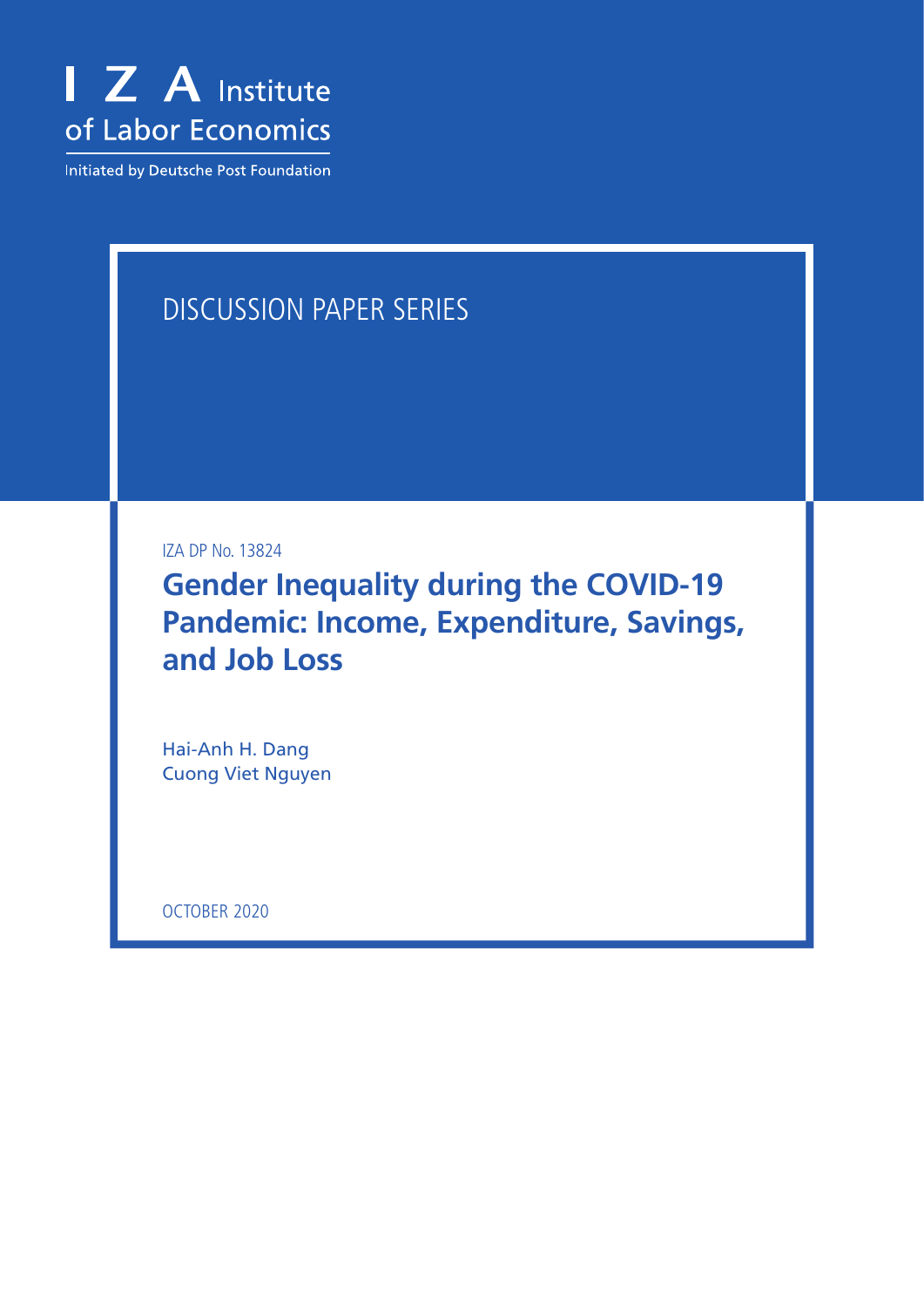

Initiated by Deutsche Post Foundation

# DISCUSSION PAPER SERIES

IZA DP No. 13824

# **Gender Inequality during the COVID-19 Pandemic: Income, Expenditure, Savings, and Job Loss**

**Hai-Anh H. Dang** *World Bank, IZA, Indiana University and Vietnam Academy of Social Sciences*

**Cuong Viet Nguyen** *Vietnam National University and Mekong Development Research Institute*

OCTOBER 2020

Any opinions expressed in this paper are those of the author(s) and not those of IZA. Research published in this series may include views on policy, but IZA takes no institutional policy positions. The IZA research network is committed to the IZA Guiding Principles of Research Integrity.

The IZA Institute of Labor Economics is an independent economic research institute that conducts research in labor economics and offers evidence-based policy advice on labor market issues. Supported by the Deutsche Post Foundation, IZA runs the world's largest network of economists, whose research aims to provide answers to the global labor market challenges of our time. Our key objective is to build bridges between academic research, policymakers and society.

IZA Discussion Papers often represent preliminary work and are circulated to encourage discussion. Citation of such a paper should account for its provisional character. A revised version may be available directly from the author.

ISSN: 2365-9793

**IZA – Institute of Labor Economics**

| Schaumburg-Lippe-Straße 5-9 | Phone: +49-228-3894-0       |             |
|-----------------------------|-----------------------------|-------------|
| 53113 Bonn, Germany         | Email: publications@iza.org | www.iza.org |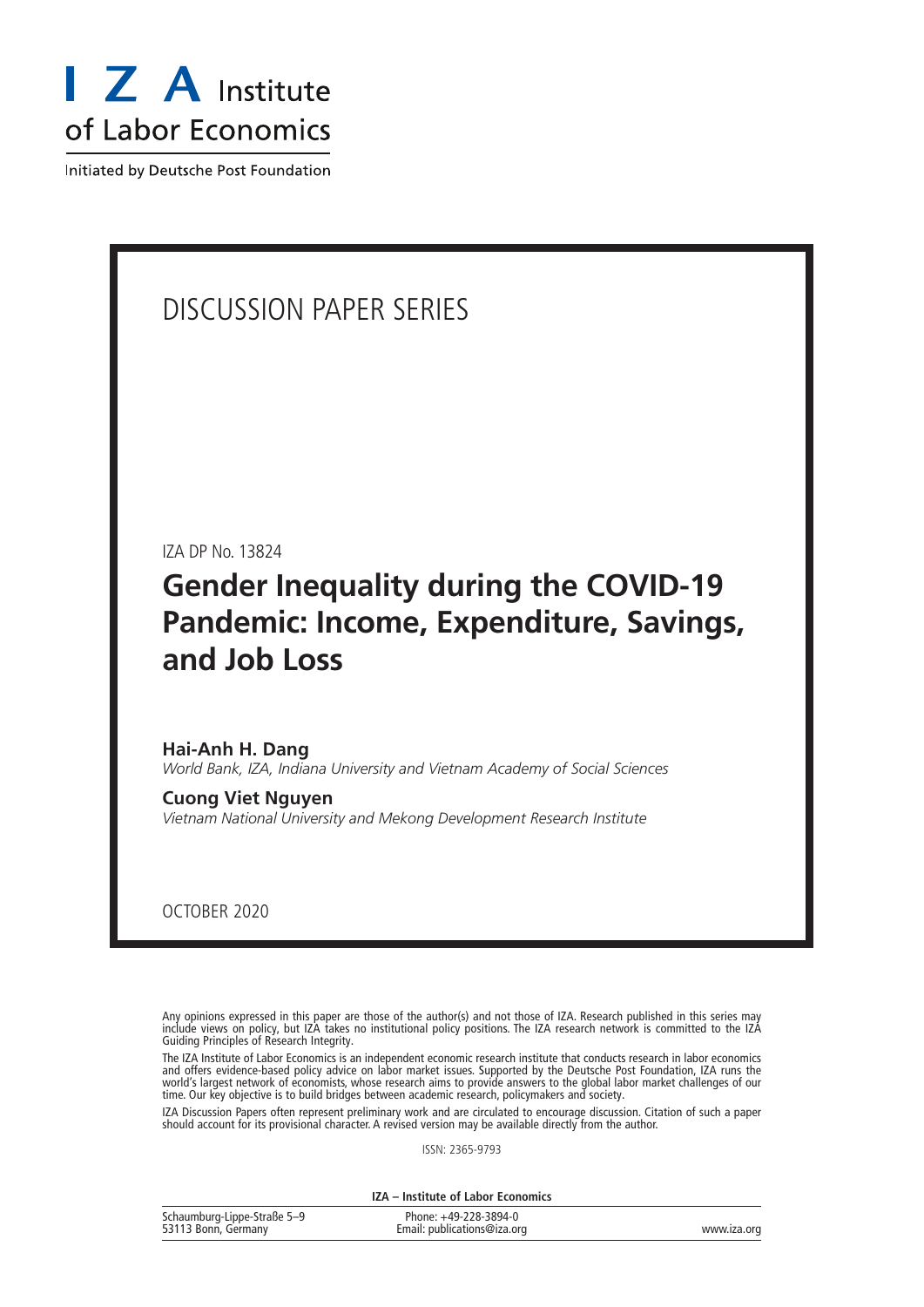# ABSTRACT

# **Gender Inequality during the COVID-19 Pandemic: Income, Expenditure, Savings, and Job Loss\***

The COVID-19 outbreak has brought unprecedented disruptions to the global economies and has led to income loss and high unemployment rates. But scant, if any, evidence exists on gender gaps in economic outcomes such as income, expenditure, savings, and job loss in a multi-country setting. We investigate the impacts of COVID-19 on gender inequality in these outcomes using data from a six-country survey that covers countries in different geographical locations and at various income levels. Our findings suggest that women are 24 percent more likely to permanently lose their job than men because of the outbreak. Women also expect their labor income to fall by 50 percent more than men do. Perhaps because of these concerns, women tend to reduce their current consumption and increase savings. Factors such as the different participation rates in work industries for men and women may take an important part in explaining these gender gaps. Our estimates also point to country heterogeneity in these gender differences that is likely due to varying infection rates and shares of women in the labor force.

| <b>JEL Classification:</b> | J16, J21, O12                                      |
|----------------------------|----------------------------------------------------|
| Keywords:                  | COVID-19, gender gap, income, employment, job loss |

### **Corresponding author:**

Hai-Anh H. Dang Data Production & Methods Unit Development Data Group World Bank 1818 H St. N.W. Washington, D.C. 20433 USA E-mail: hdang@worldbank.org

<sup>\*</sup> We would like to thank the editor Arun Agrawal, two anonymous reviewers, Long T. Giang, and Dean Jolliffe for useful feedback on earlier versions.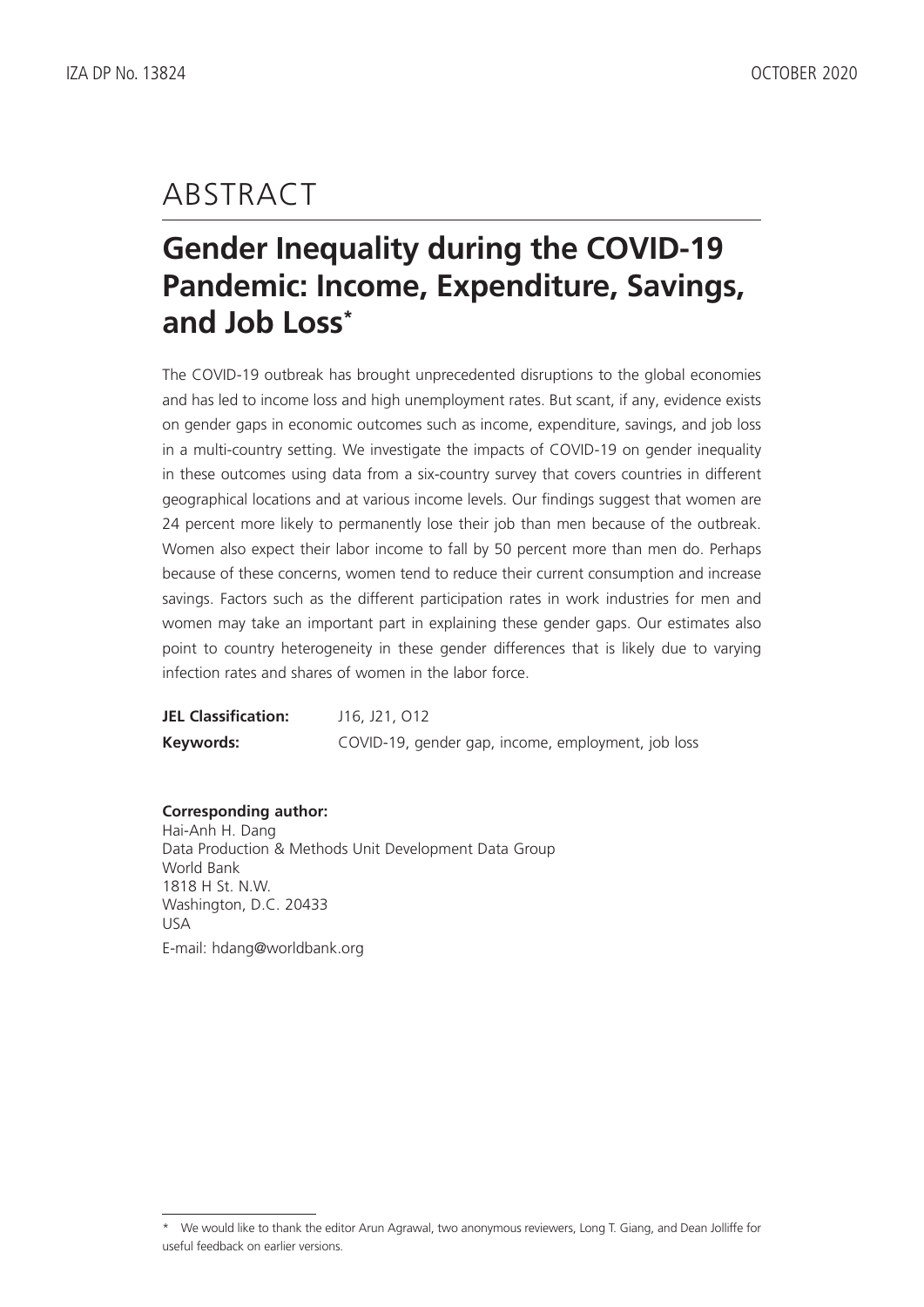#### **1. Introduction**

 $\overline{a}$ 

Gender inequality is a challenge in richer and poorer country alike (Duflo, 2012). A recent report by the United Nations suggests that on average, 18 percent of ever-partnered women and girls aged 15 to 49 have experienced physical and/or sexual partner violence in the previous 12 months, but the prevalence is even higher in least developed countries (United Nations, 2019). Well-recognized solutions to this challenge are to empower women financially and provide them with productive employment opportunities. Indeed, a steadily growing and increasingly diversified economy can create jobs in different sectors such as health and services that can bring about these opportunities.

But the COVID-19 outbreak has generated unprecedented disruptions to the global economies, which in turns led to income loss and high unemployment rates. A recent study raises the possibilities that these negative effects could have wiped out the global progress in poverty reduction for the past 30 years (Sumner, Hoy, and Ortiz-Juarez, 2020). Should we expect similarly harmful impacts on gender inequality, particularly in terms of economic outcomes such as income, savings, and job loss? If past experience can offer any guidance, women suffered lower unemployment rates than men in the Great Recession in the United States and their employment generally tends to be less cyclical than that of men (Hoynes, Miller, and Schallner, 2012; Doepke and Tertilt, 2016). Yet, Alon *et al.* (2020) argue that the COVID-19 pandemic differs from a typical economic recession since it can more strongly affect sectors with high female employment shares.<sup>1</sup> As such, opposing forces may be at work regarding female employment during the COVID-19 pandemic, and the net impacts on their income and employment rates can be an empirical question.

<sup>&</sup>lt;sup>1</sup> Alon *et al.* (2020) also observe another channel of impacts of COVID-19 such as increased need of childcare for mothers due to school closures. But in the future, more flexible business practices or changing social norms for childcare and domestic work can occur.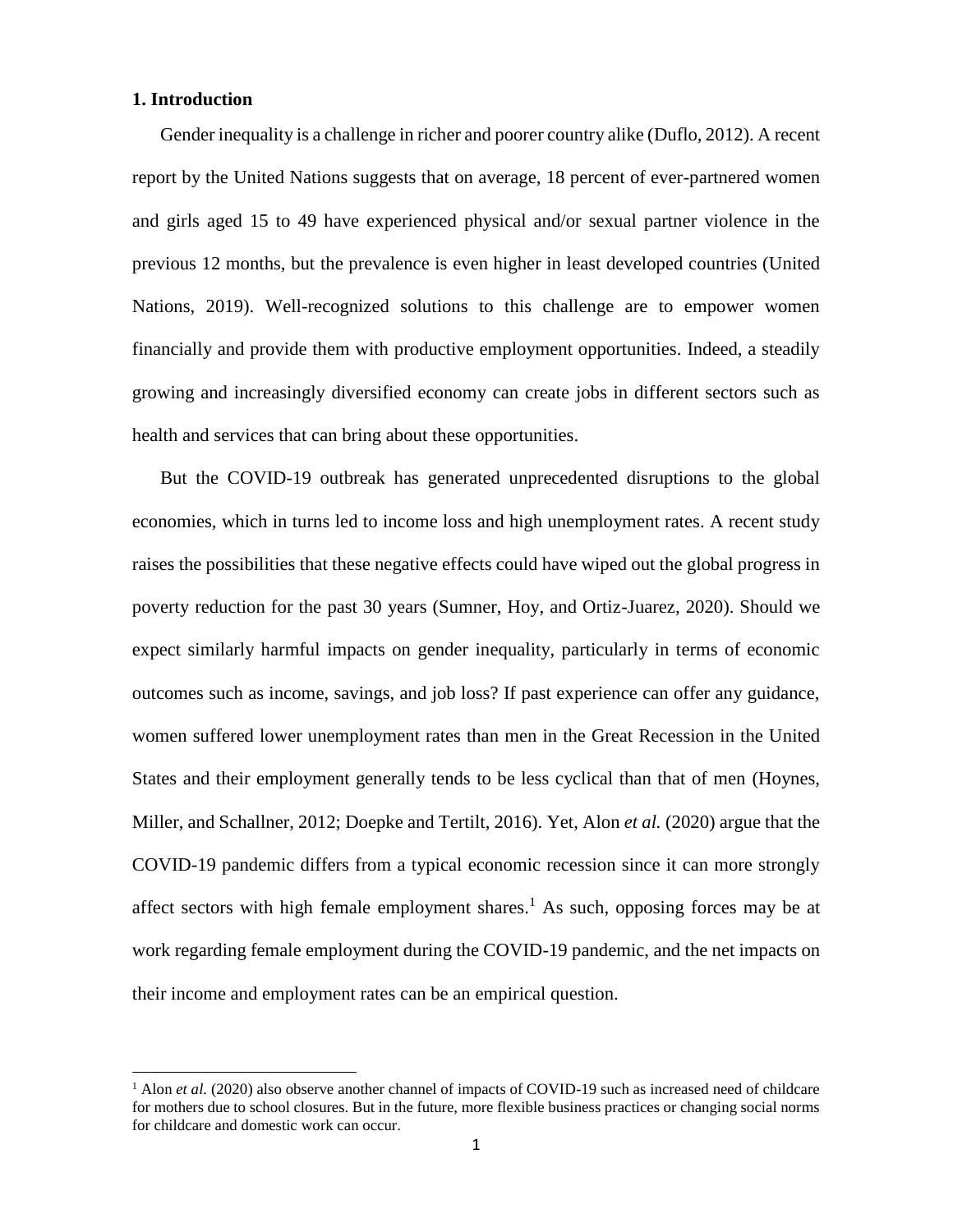While some recent limited evidence indicates that the pandemic can affect women's labor market prospects more than men in the United States (Cajner *et al.*, 2020) and the United Kingdom (Hupkau and Petrongolo, 2020), very few studies currently exist on the pandemic impacts on gender inequality in a multi-country setting.<sup>2</sup> Analyzing real-time surveys conducted between late March and mid-April in 12 countries, Foucault and Galasso (2020) find women to stop working more than men during the pandemic in various countries such as Austria, Canada, Germany, Italy, Poland and Sweden. Yet, their analysis only consists of descriptive statistics of the gender gap. To our knowledge, the only exception that offers a more in-depth analysis is Adam-Prassl *et al.* (2020), which finds women to be significantly more likely to lose their jobs in the United States and United Kingdom, but not in Germany. Adam-Prassl *et al.* (2020) also observes that women who did not lose their job were no more likely to experience a fall in their income compared to men in all three countries.

We aim to fill in this gap in the literature and investigate the impacts of COVID-19 on gender inequality in income and employment outcomes using rich micro data from a sixcountry survey. The survey was implemented during the COVID-19 pandemic in late April 2020 and covered countries in different geographical locations and at various income levels including China, Italy, Japan, South Korea, the United Kingdom, and the United States.

Our findings suggest that although no gender differences exist with the COVID-19 impacts on temporary job loss, women are 24 percent more likely to permanently lose their job compared to men. Women also worry more about the future effects of COVID-19 on their own labor income: they expect their labor income to fall by 50 percent more than men

 $\overline{a}$ 

<sup>2</sup> Other studies that focus on specific countries include Farré *et al.* (2020) on Spain and Sevilla and Smith (2020) on the United Kingdom. While Farré *et al.* (2020) find that the COVID-19 crisis appears to have increased gender inequalities in both paid and unpaid work in the short-term, Sevilla and Smith (2020) find that the difference between the share of childcare done by women and the share done by men narrow after the pandemic.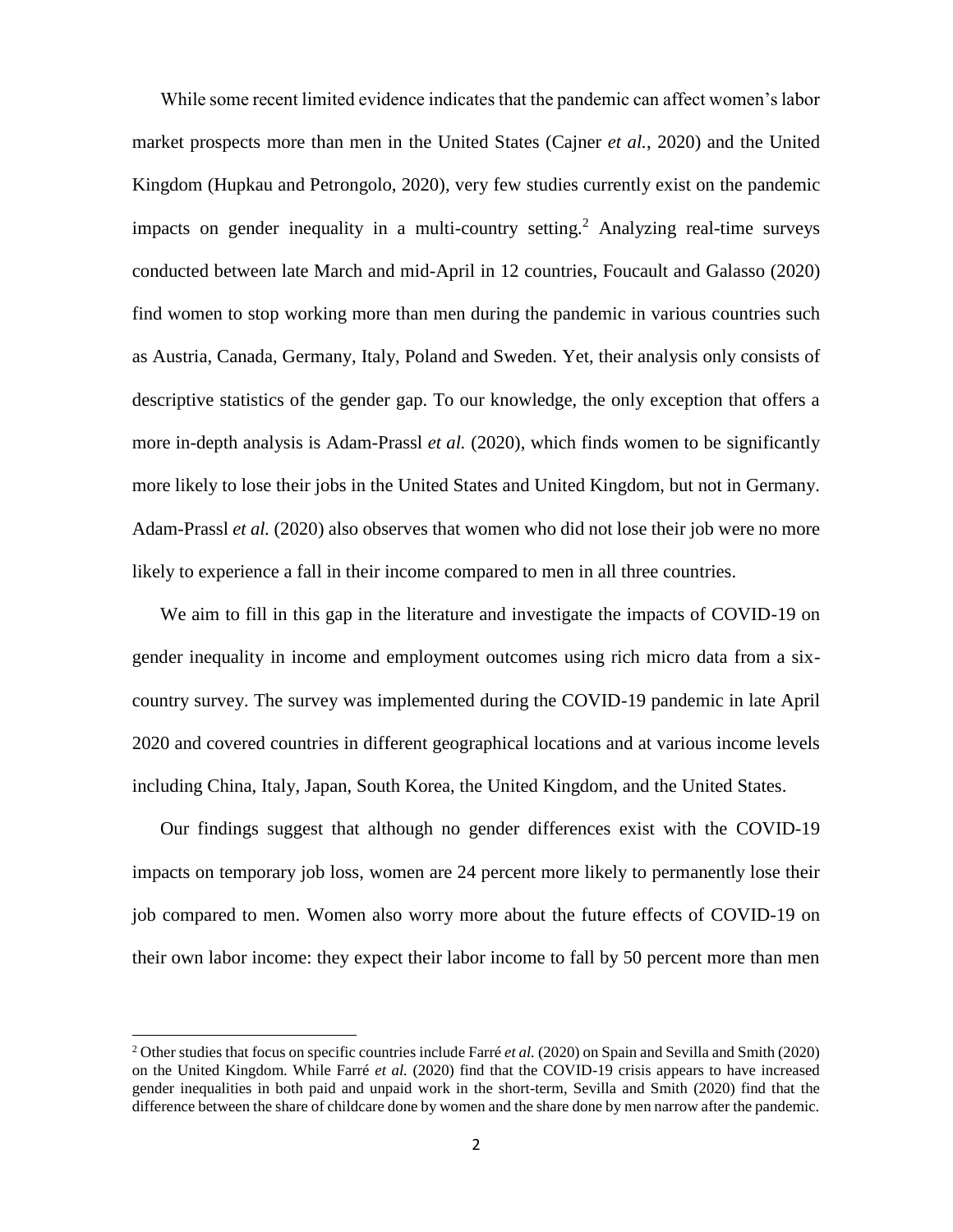do. Perhaps because of these concerns, women tend to reduce their current consumption and increase savings. Factors such as gender differences in employment industries may take an important part in explaining the gender gaps in expected income loss, expenditure, and savings. Our estimates also point to country heterogeneity in these gender differences that is likely due to different COVID-19 infection rates and the shares of women participation in the labor force.

This paper consists of five sections. We describe the data in the next section before discussing our analytical framework in Section 3. We offer the estimation results in Section 4 and finally conclude in Section 5.

#### **2. Data**

In this study, we use data from nationally representative samples across 6 countries including China, South Korea, Japan, Italy, the United Kingdom and the four largest states in the United States (California, Florida, New York, and Texas). This data set was collected by Belot et al. (2020) with funding from the Creative-Pioneering Researchers Program at Seoul National University, and from the European University Institute. The survey was implemented between April 15 and April 23. The sample size is 6,089 respondents, of which 3,138 respondents are female, accounting for 51.5% of the sample. The sample size of each country is around 1,000, ranging from 963 for South Korea to 1,055 for the United States. In each country, the samples are nationally representative for age groups, gender, and household income quintiles (Belot et al., 2020). The survey contains information on basic demographic variables of respondents, employment and living situations, health and diseases, self-reports on economic and non-economic consequences of the pandemic, behavior, beliefs about the pandemic and responses of the governments.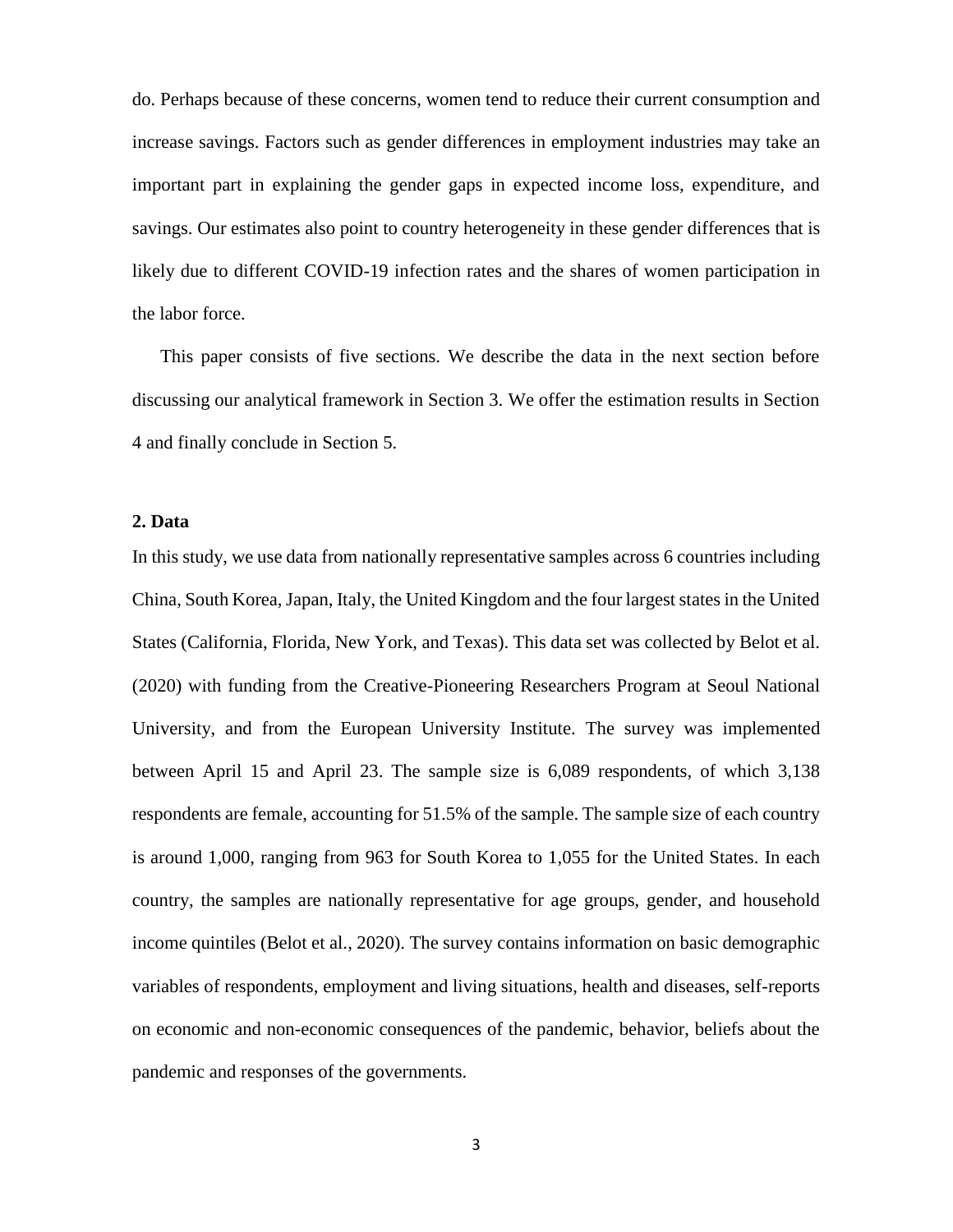To examine the representativeness of the survey at the country level, we compare the distributions of respondents by gender and age groups in the survey and the distributions of these characteristics obtained from the official figures (Table A.1 in Appendix). There are some differences in the proportion of respondents in age groups for Japan and UK. However, the differences are not large. Another way to look at the representativeness of the survey is to examine the distributions of respondents by income quintiles (Table A.2 in Appendix A). The survey did not collect data on respondents' specific incomes, but collected data on which of the five pre-COVID-19 income brackets (quintiles) they belong to.<sup>3</sup> If the COVID-19 survey samples are representative of these income quintiles, the proportion of respondents in each quintile should be 20%. Table A.2 shows that the proportions of respondents in each income quintile in the six countries are not identical, but roughly close to 20%.

Table 1 presents compare the mean outcomes between men and women for the six countries in the survey, with the gender differences for each country being reported in Table A.3 in Appendix A. Table 1 shows that 5.8% of women and 4.8% of men reported losing their job permanently, while around 25% of women and men reported losing their job temporarily. Unfortunately, the survey did not collect data on whether respondents experienced a fall in their wages or income, but it has a question on how much respondents expect their income to fall in the future. Overall, women are more concerned about the fall in their future income than men.

To assess the impacts of COVID-19 on expenditure and saving behaviors, the survey asked respondents on the relative changes in their weekly expenses and savings compared with January. The responses are coded from 1 to 5:  $1 =$  Drop of more than  $10\%$ ;  $2 =$  Drop of

 $\overline{a}$ 

<sup>&</sup>lt;sup>3</sup> These income brackets are obtained by calculating quintiles of the gross household income distribution from the last available wave of nationally representative household surveys or census data, which capture the income distributions before the COVID-19 pandemic (Belot et al. 2020).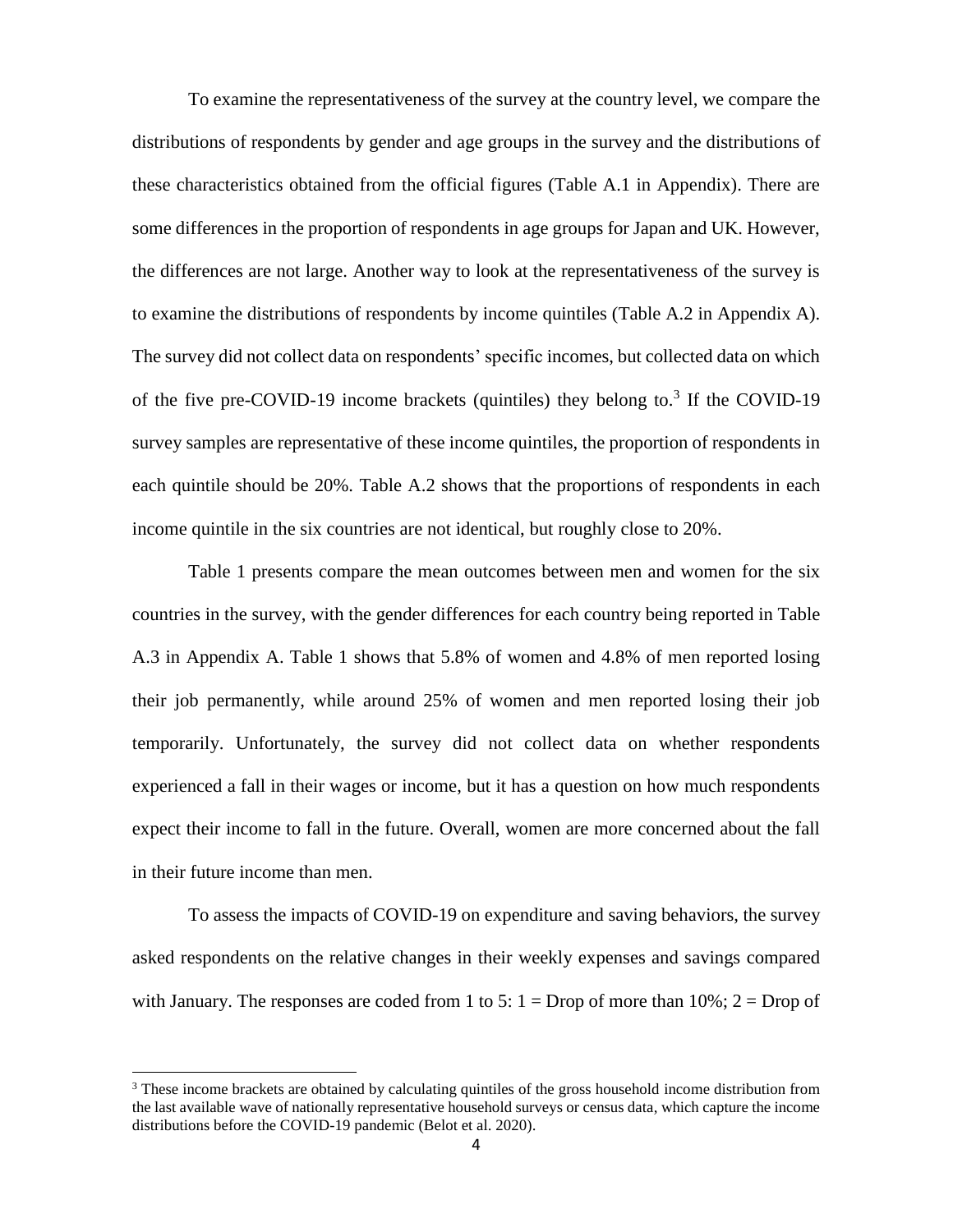less than  $10\%$ ;  $3 =$  No change;  $4 =$  Increase of less than  $10\%$ ;  $5 =$  Increase of more than  $10\%$ . If there are no effects of COVIDs, the averages of these variables should be equal to 3. Higher values of these variables mean better expenses and savings. The averages of these variables are less than 3, which point to negative effects of COVID-19 on expenditure and savings. Compared with men, women are more affected in terms of expenditure but less affected in terms of savings.

#### **3. Econometric method**

To examine the gender difference in response to COVID-19, we regress the outcome variables on the gender and control variables:

$$
Y_{i,j} = \alpha + Female_{i,j}\beta + X_{i,j}\gamma + u_{i,j}
$$
 (1)

where  $Y_{i,j}$  a dependent variable of interest of individual *i* in country *j*. Female<sub>i,j</sub> is a dummy variable that equals 1 for women and 0 otherwise. The control variables, *X*, include demographic characteristics and country dummy variables.  $u_{i,j}$  denotes unobserved variables. It should be noted that the dependent variables in this study are self-reported changes in employment, income, expenditure and savings due to the COVID-19 pandemic. The 'female' variable measures the differences in the effect of the COVID-19 pandemic between men and women.

We also use an Oaxaca-Blinder decomposition technique to examine factors associated with the gender gap in outcome variables (Blinder, 1973; Oaxaca, 1973). We first run separate regressions of an outcome variable on the explanatory variables for men and women:

$$
Y_m = \alpha_m + X_m \beta_m + u_m \tag{2}
$$

$$
Y_f = \alpha_f + X_f \beta_f + u_f \tag{3}
$$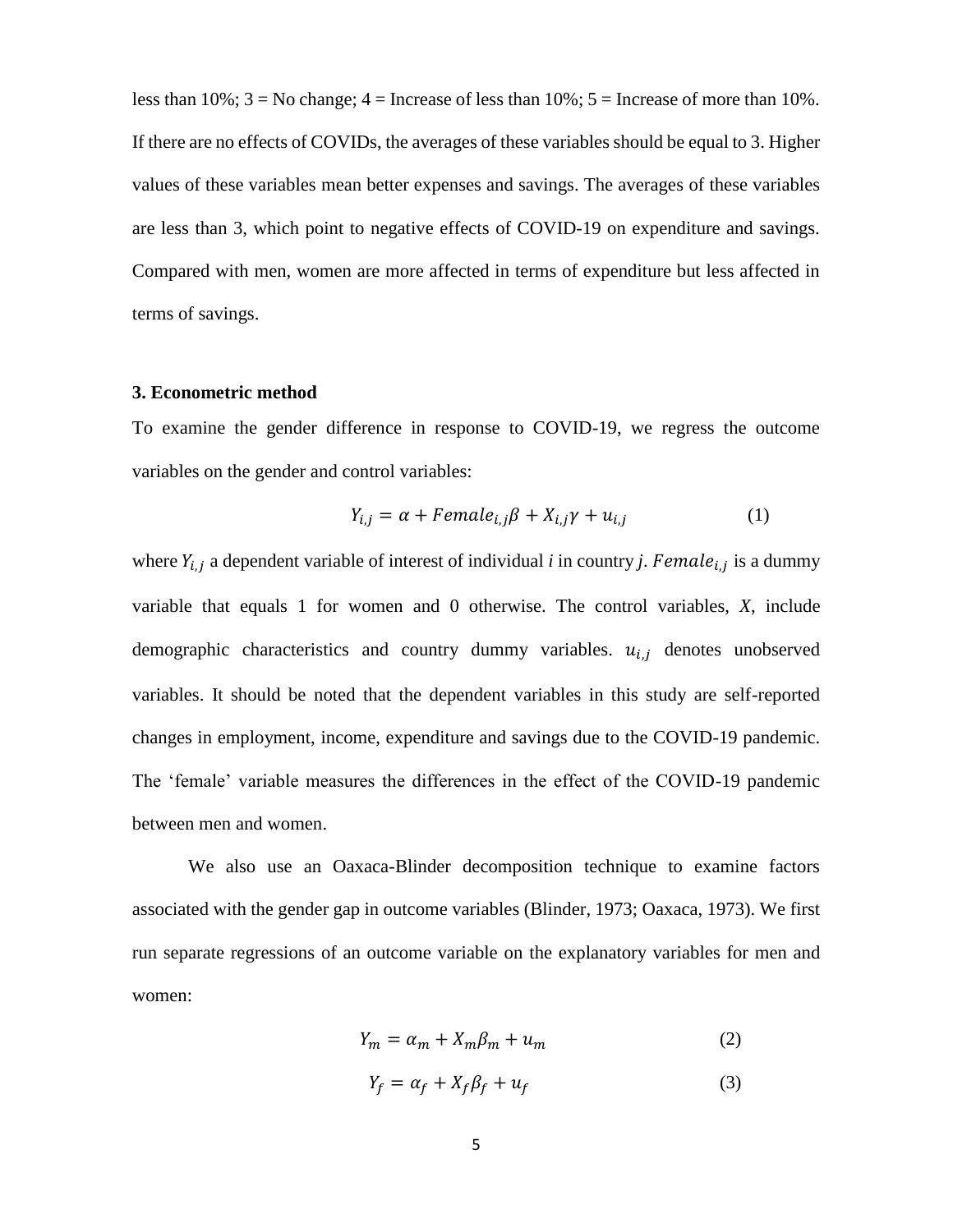The subscript *i,j* is dropped for simplicity. Subscripts '*m*' and '*f*' denote male and female, respectively.

To avoid the index problem in which the choice of the reference group affects decomposition results, we use the neutral coefficients in decomposition analysis as follows (see e.g., Jann & Zurich, 2008):

$$
\bar{Y}_f - \bar{Y}_m = (\hat{\alpha}_f + \bar{X}_f \hat{\beta}_f) - (\hat{\alpha}_m + \bar{X}_m \hat{\beta}_m)
$$
  
= 
$$
[(\bar{X}_f - \bar{X}_m)\hat{\beta}^*] + [\bar{X}_f(\hat{\beta}_f - \hat{\beta}^*) + \bar{X}_m(\hat{\beta}^* - \hat{\beta}_m) + (\hat{\alpha}_f - \hat{\alpha}_m)]
$$
 (4)

where  $\hat{\alpha}$  and  $\hat{\beta}$  are the estimated parameters from equations (2) and (3).  $\overline{X}_m$  and  $\overline{X}_f$  are the average of explanatory variables of men and women.  $\hat{\beta}^*$  is a vector of the estimated coefficients of the explanatory variables using pooled data on men and women.

The first term  $(\bar{X}_f - \bar{X}_m)\hat{\beta}^*$  measures the difference in the outcome between women and men due to their differences in the observed explanatory variables. This is called the endowment effect or explained component. The remaining term is the gender difference caused by other factors than the differences in the observed explanatory variables. It includes differences in the return of observed variables (i.e., differences in the coefficients of explanatory variables in the regression) and differences in the unobserved characteristics between women and men. This component is referred to as the "unexplained component". It can also be regarded as a proxy of gender discrimination.

#### **4. Empirical results**

#### *4.1. Gender difference in the COVID impacts*

Table 2 reports the estimated coefficients on the female variable in the OLS regressions of the economic outcomes on this variable and other control variables including basic demography, geographic variables, and income quintiles. In an attempt to understand mechanisms and examine the sensitivity of the estimate, we use different model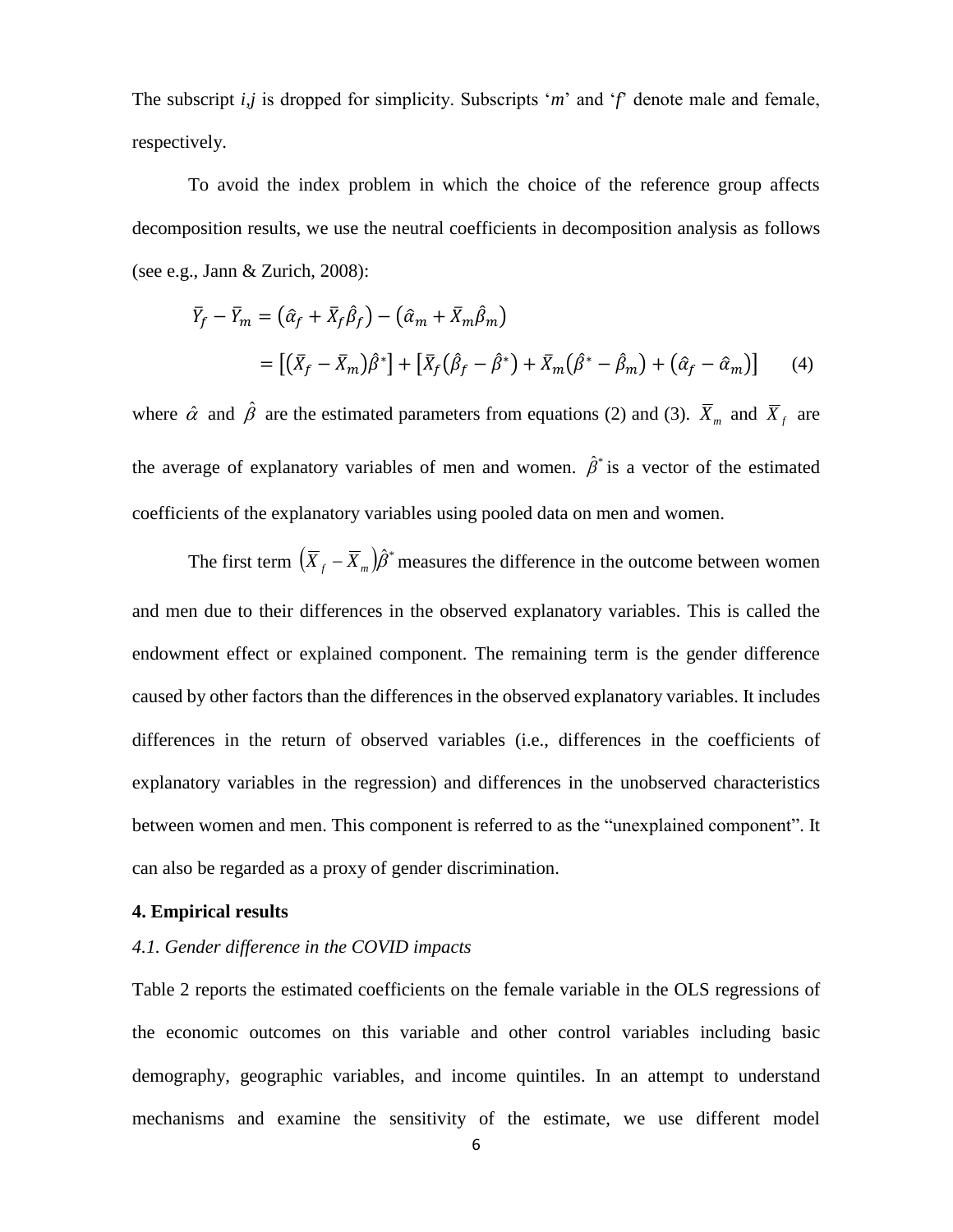specifications which sequentially add different control variables. More specifically, Model 1 only controls for country dummy variables. Model 2 adds to Model 1 basic demographic variables including age groups and living alone. Model 3 adds to Model 2 geographic variables including urban dummy and region fixed-effects (there are 82 regions in the six countries). Model 4, which is the model with the most control variables and our preferred model for interpretation, adds income quintiles to Model 3. Table 2 presents only the coefficients of female. In Table A.4 in Appendix, we report the full results of Model 4.

The estimation results show that women are more likely to lose their jobs permanently than men, which are similar across the four models. According to Model 4, the probability of losing a job permanently due to the COVID-19 pandemic is 0.013 higher for women than for men. Since the average percentage of losing a job permanently is 5.4% for the whole sample, this is a relatively large difference and roughly equivalent to a 24-percent differential.

There are no gender differences in COVID-19 impacts on 'losing job temporarily'. However, women are more concerned about the future effects of COVID-19 on their own expected income. Women predict their income to fall in the next 6 months around 50% more than the income fall predicted by men. <sup>4</sup> Expecting a large income fall in the future, women tend to reduce their current consumption and increase savings. This finding is consistent with the hypothesis that women are perceived to be more risk-averse than men (see, e.g., Croson and Gneezy, 2009). Several empirical studies also show that women tend to save more than men (Lee and Pocock, 2007; Kureishi and Wakabayashi, 2013).

A possible interpretation of the results in Table 2 is that women have a remarkably higher rate of working in services jobs than men in the six countries covered in the survey. This gender gap ranges from more than 10 percent for China to more than 20 percent for the

 $\overline{a}$ 

<sup>4</sup> The estimated coefficient on the female variable in column 3 of Table 2 is 0.427. Since the dependent variable is in log form, the effect can be computed as  $exp(0.427) - 1 = 0.532$ .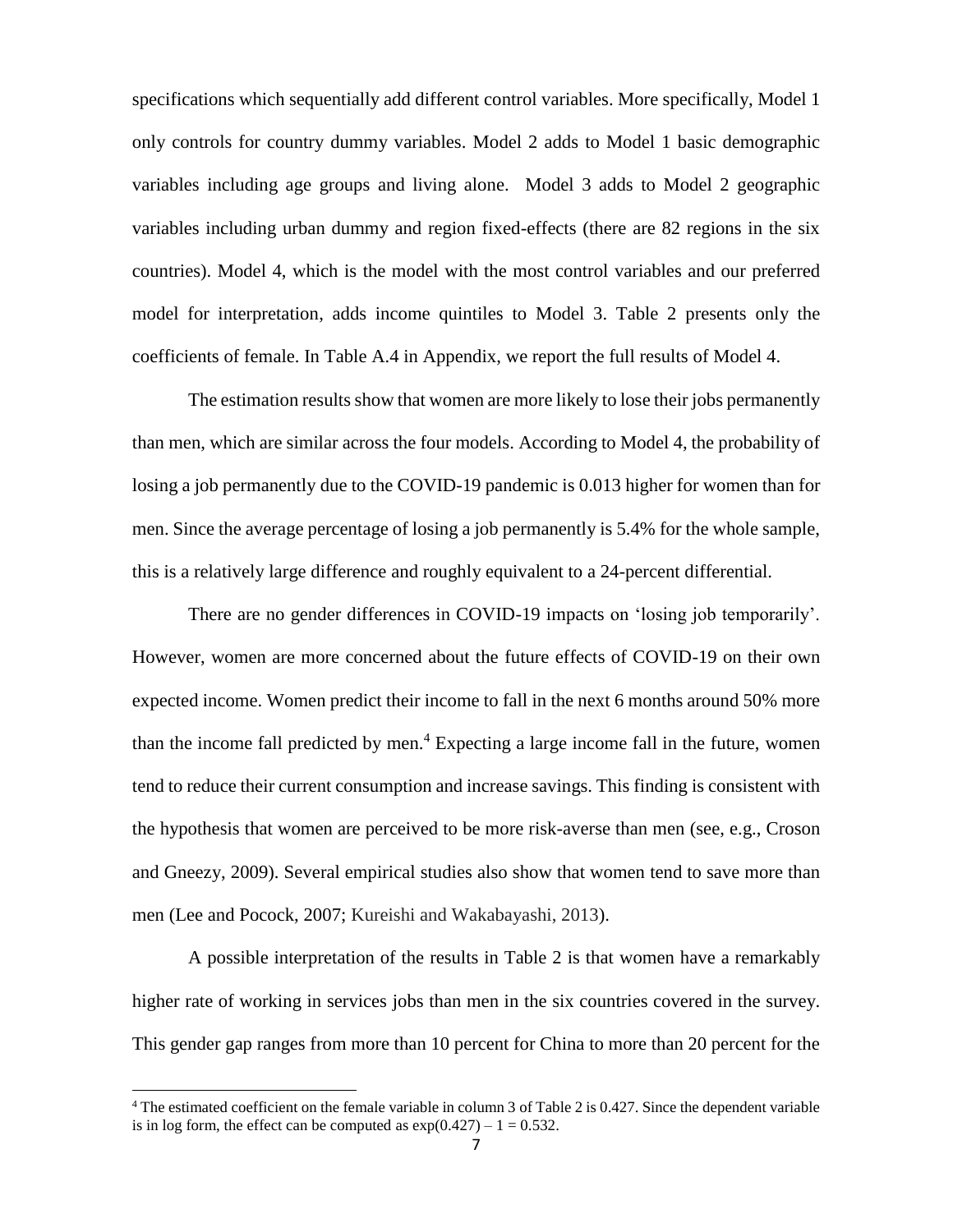United Kingdom and the United States (Figure A.1 in Appendix A). Since the service sector is more affected by COVID-19 than other sectors (OECD, 2020), this could explain why women are more affected than men. 5

Table 3 reports the decomposition of the gender difference in COVID-19 impacts into the explained and unexplained components. The 'female' variable is statistically significant in regressions of four dependent variables (Table 2), and we conduct decomposition analysis for these dependent variables. The explanatory variables include age groups, urban areas, regions, and income quintiles. Table A.6 in Appendix presents separate regressions for women and men (equations 2 and 3). The full results from the decomposition are lengthy. Thus we focus on the results of the decomposition of the gender gap in the outcomes into the explained and unexplained components. In the decomposition of the job loss, the explained component that is due to differences in individual characteristics is negative. On the other hand, the unexplained component is positive and significant.<sup>6</sup>

Women are more pessimistic about their future income than men. The gender difference in the expected income loss is mainly accounted for by the unexplained component. Regarding savings, women are less affected by COVID-19 than men. The negative sign of the explained component means women appear more affected by COVID-19 than men in terms of observed characteristics. The unexplained component is 0.086, which

 $\overline{a}$ 

<sup>&</sup>lt;sup>5</sup> The survey collects data on the industries that survey respondents work in, but there is a larger proportion of missing values for the industry variable (33%). Consequently, for additional reference we show the estimation results when we control for the industry fixed effects in Table A.5 (Appendix 5). To ensure the maximal number of observations for the regressions in Table A.5, we create a separate industry code to pool together observations with missing values. This table suggests that once we control for differences in work industries, only the results that women lost jobs and saved more than men are statistically significant. Yet, these results should be taken with caution given the large proportion of missing vales.

<sup>&</sup>lt;sup>6</sup> We offer more insights into the contributions of groups of specific explanatory variables (in the explained part) to the gender difference with Figure A.2. In particular, the difference in the proportion of permanent job loss between women and men is 0.009. The total explained component of the age group dummy variables is estimated at -0.0022, which equals 24% of the total gender gap. Figure A.2 also shows that the differences in age and geographic areas (urban and region dummies) between women and men help reduce the gender gap in the COVD-19 pandemic impacts by 7% and 16% respectively.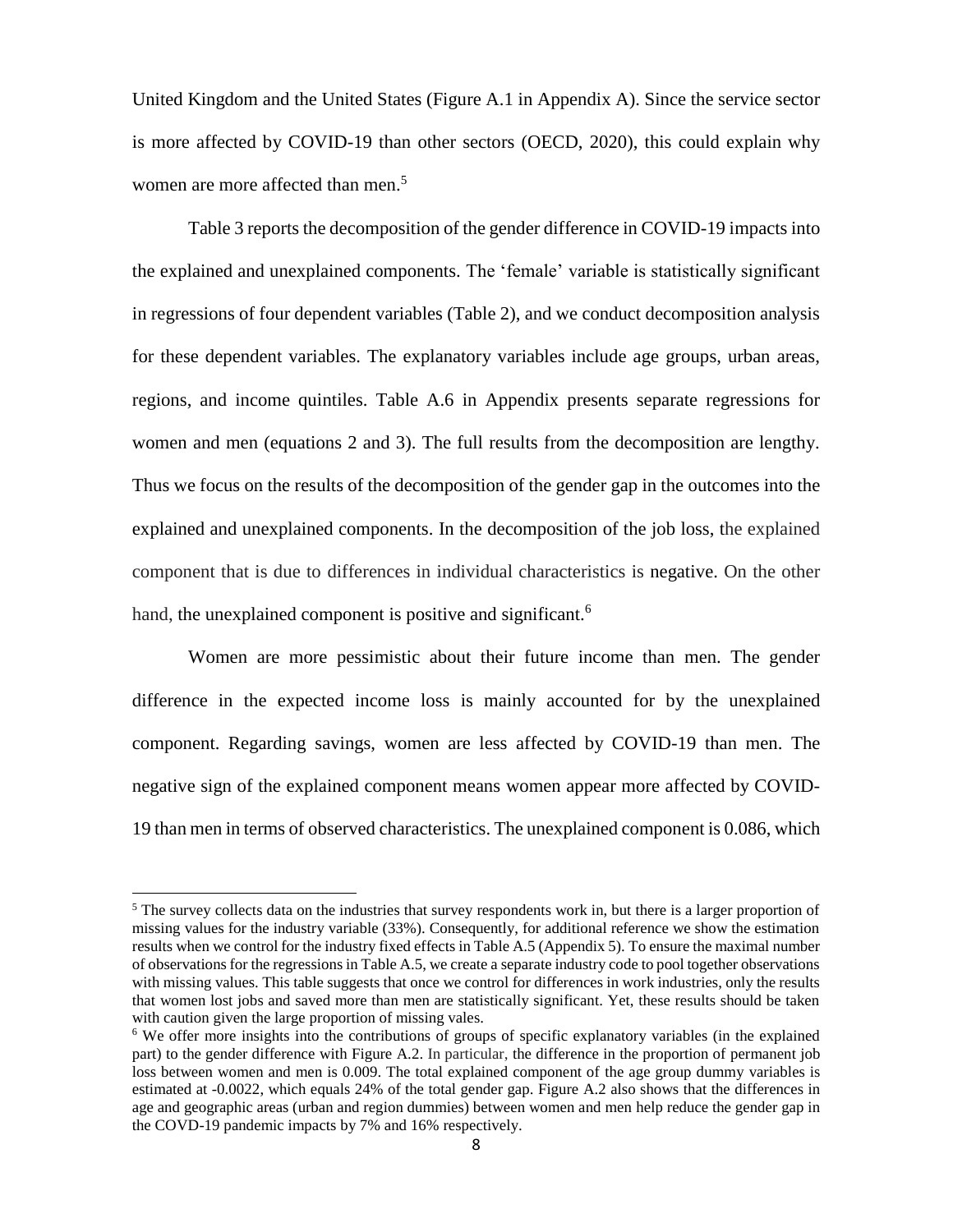equals 140% of the total difference. This implies that unobserved factors cause women to save more than men during the COVID-19 pandemic.

#### *4.2. Heterogeneous effects across countries*

 $\overline{a}$ 

Next, we run regression of the outcome variables on gender and the control variables for each country using Model 4 in Table  $2<sup>7</sup>$  Figure 1 presents the estimated coefficients on the female variable for each country. The gender difference in the effects of the COVID-19 pandemic on job loss is larger in China, Italy and the United States than in Japan, South Korea and the United Kingdom. There are no significant effects of gender on the probability of losing job temporarily in most countries. Only in United Kingdom, women are more likely to lose job temporarily than men. Women in both the United Kingdom and the United States experienced more decreases in weekly expenses than men. Regarding expected income falls, the effects of the COVID-19 pandemic are larger for women than men in Japan, the United Kingdom and the United States. Overall, Figure 1 indicates the effects of the COVID-19 pandemic appear larger for women than men in China, Italy, the United Kingdom, and the United States.

It might be useful to examine the linkage between COVID-19 infection rates and the impacts of the pandemic. There are no statistically significant differences in economic losses due to the COVID-19 pandemic between men and women in Japan and South Korea, which have a lower COVID-19 infection rate than the other four countries. As of the third week of April 2020 (i.e., when the survey was implemented), the number of COVID-19 cases per 1000 people in Japan and South Korea was 0.11 and 0.21, respectively. These are far lower than the corresponding figures of 3.4, 2.5, and 3.2 for Italy, the United Kingdom, and the

<sup>7</sup> Model 4 controls for income quintiles. The control variables should be exogenous and not be affected by gender as well as the COVID-pandemic (Angrist and Pischke, 2008). Thus we also try to estimate Model 3, which do not control income quintiles. The results from Model 3 are very similar to those from Model 4.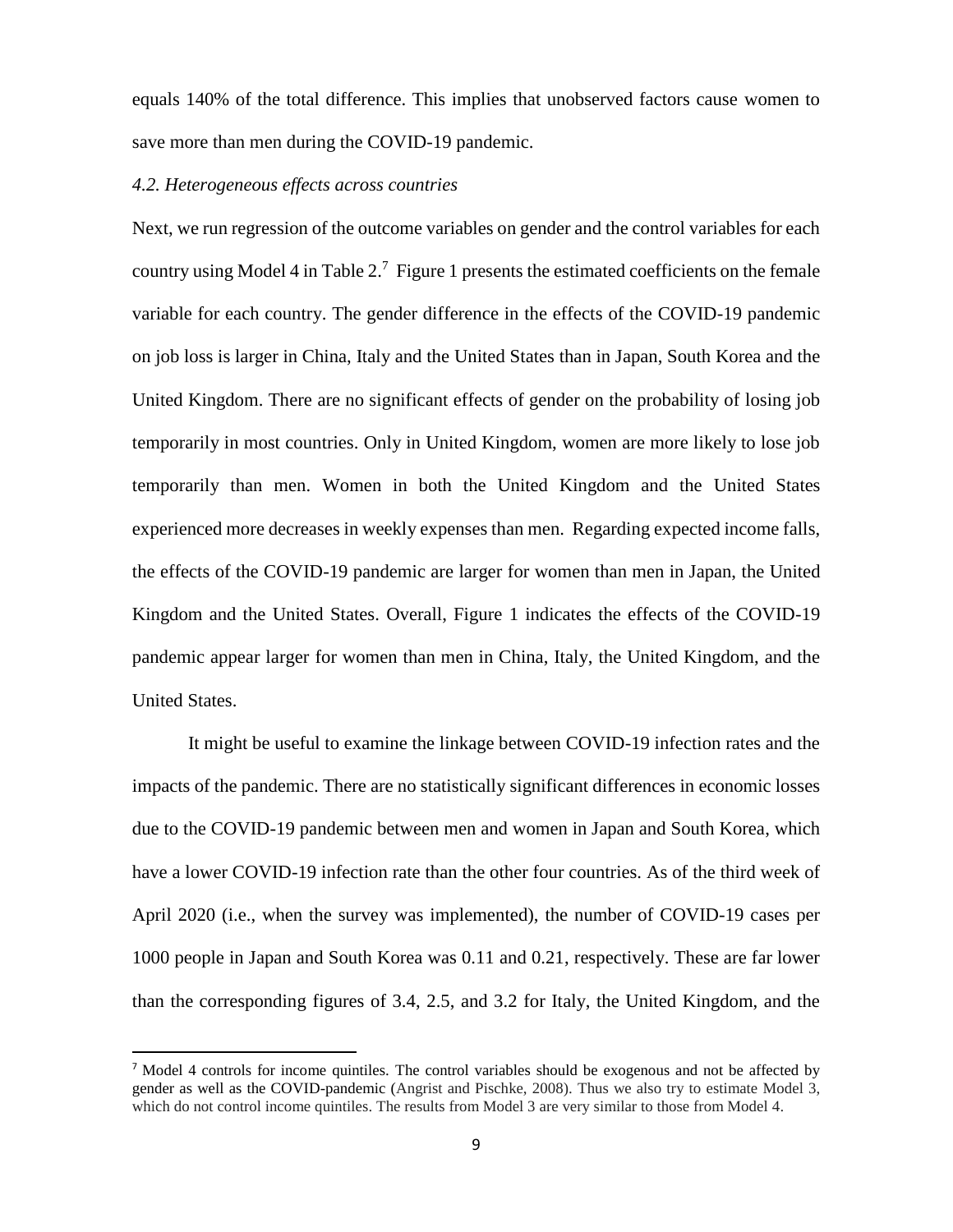United States. Although China has an even lower rate than the other countries (0.06 per 1000 people), this country had applied a social distancing policy for a longer time.

To further investigate whether women are more affected by the pandemic in countries with a higher COVID-19 rate, we include the interaction between the female variable and the COVID-19 infection rate (per thousand people). It should be noted that the COVID-19 infection rate is at the country level, so we cannot control for the country dummy variables in these regressions together with the interactions because of multicollinearity. Table 4 shows that the interaction terms are positive and statistically significant for the regressions of job loss and expected income reduction. This suggests that women are more affected than men in countries with a higher COVID-19 infection rate.

We also examine in Table 4 whether differences in the labor force participation can result in gender differences across countries. We include the interaction between the female variable and the share of women in the labor force for each country. The interaction terms are statistically significant for expected income reduction and weekly expenses. The sign of the interaction terms in these regressions indicates that women in countries with a higher share of women in the labor force expect more reduced income and weekly expenses.

#### **5. Conclusion**

We offer one of the first studies on the negative impacts of the COVID-19 pandemic on gender inequality in terms of income, expenditure, savings, and job loss in a multi-country setting. Our estimation results suggest that women are more likely to permanently lose their job than men, and they expect their own labor income to fall more in the future than men do. We also find that women tend to reduce their current consumption and increase savings. Gender differences in the participation rate in the services industry may account for part of the gender gap. We find heterogeneous effects of the COVID-19 pandemic on women across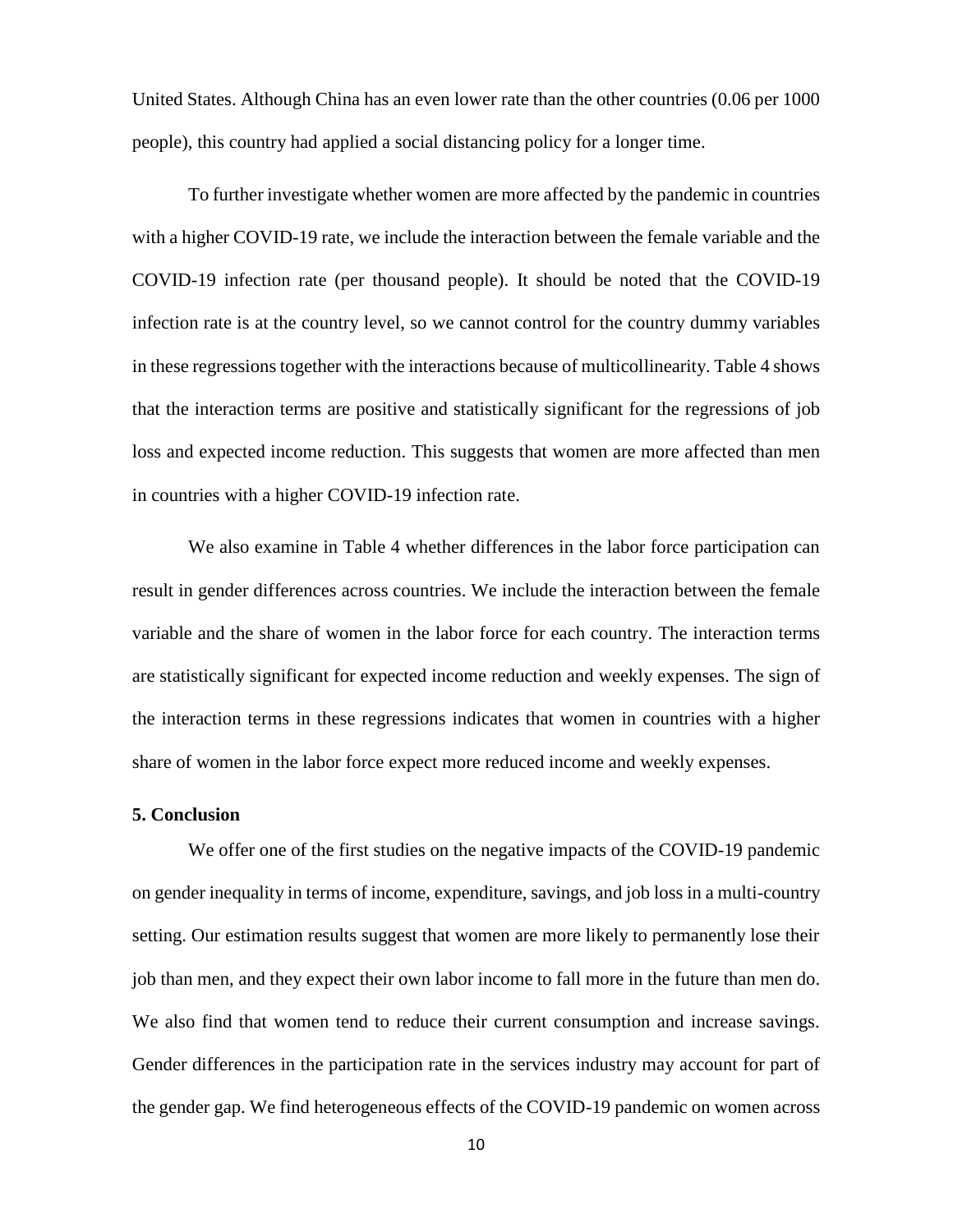countries. This finding suggests that governments should have policies to support women,

and these policies can be tailored to specific countries.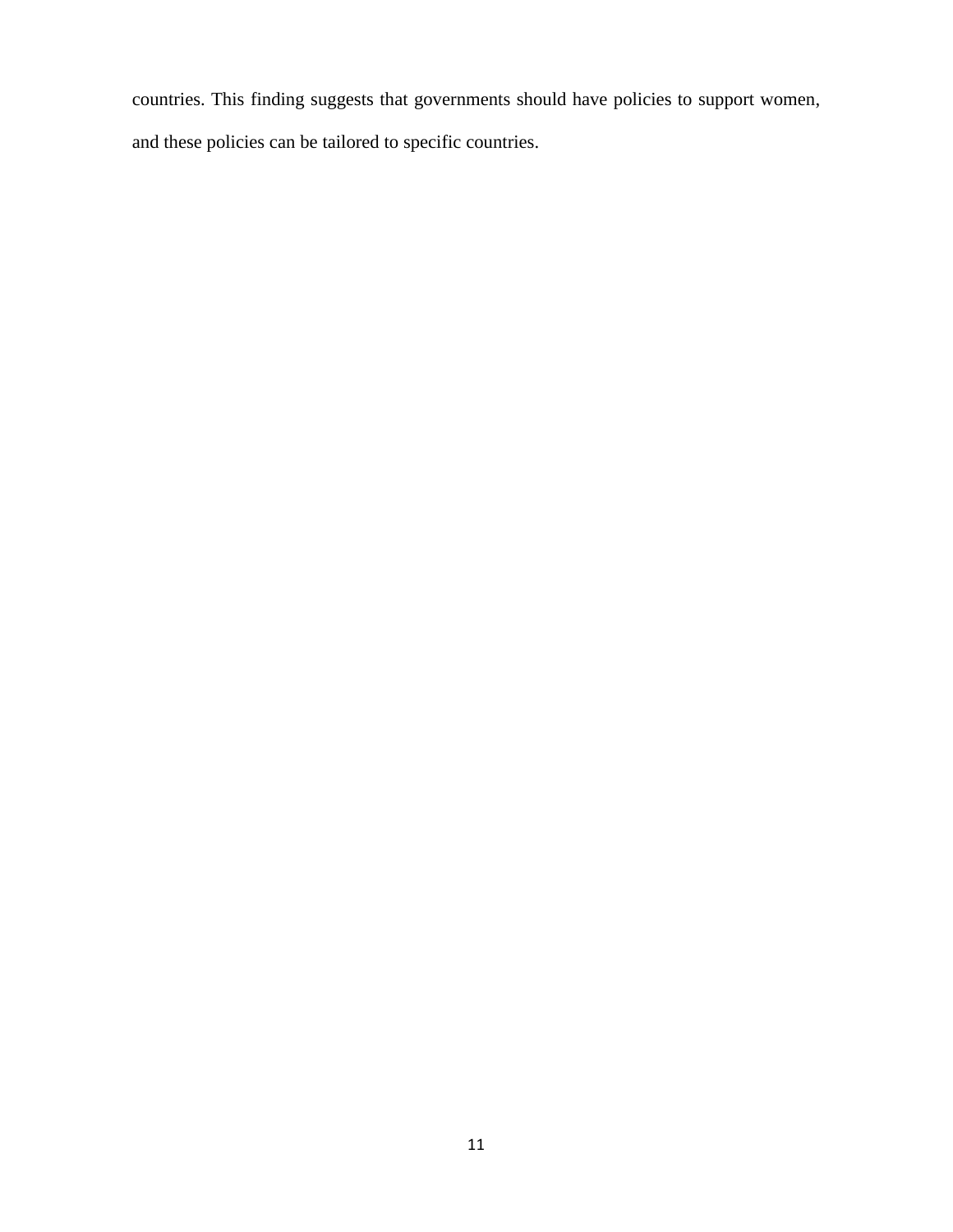#### **References**

- Adams-Prassl, A., T. Boneva, M. Golin and C. Rauh, 2020. "Inequality in the impact of the coronavirus shock: Evidence from real-time surveys." CEPR Discussion Paper 14665.
- Alon, T. M., Doepke, M., Olmstead-Rumsey, J., & Tertilt, M. (2020). The impact of COVID-19 on gender equality. *National Bureau of Economic Research Working Paper No. 26947.*
- Angrist, J. D., & Pischke, J. S. (2008). *Mostly harmless econometrics: An empiricist's companion*. Princeton University Press.
- Belot, M., Choi, S., Jamison, J.C., Papageorge, N.W., Tripodi, E., van den Broek-Altenburg, E. (2020). *Six-Country Survey on Covid-19*, IZA DP No. 13230, May 2020.
- Blinder, A. S. (1973), "Wage Discrimination: Reduced Form and Structural Estimations," *Journal of Human Resources* 8, pp. 436-55.
- Cajner, T., Crane, L.D., Decker, R.A., Grigsby, J., Hamins-Puertolas, A., Hurst, E., Kurz, C. and Yildirmaz, A. (2020). *The US labor market during the beginning of the pandemic recession.* National Bureau of Economic Research Working Paper No. 27159.
- Croson, R., & Gneezy, U. (2009). Gender differences in preferences. *Journal of Economic Literature*, *47*(2), 448-474.
- Doepke, Matthias, and Michèle Tertilt, 2016. "Families in Macroeconomics." Chapter 23 of Handbook of Macroeconomics, Vol. 2. North Holland: Elsevier.
- Duflo, E. (2012). Women Empowerment and Economic Development. *Journal of Economic Literature*, 50(4), 1051–79.
- Farré, Lídia, Yarine Fawaz, Libertad González and Jennifer Graves, 2020. "How the COVID-19 Lockdown Affected Gender Inequality in Paid and Unpaid Work in Spain", IZA Discussion Paper No. 13434, IZA Institute of Labor Economics.
- Foucault Martial and Vincenzo Galasso. (2020). "Working after covid-19: Cross Country evidence from real-time survey data", Science Po CEVIPOF Research Note #9/ May 2020.
- Hoynes, Hilary, Douglas L. Miller, and Jessamyn Schalle. 2012. "Who suffers during recessions?" *Journal of Economic Perspectives*, 26(3): 27–48.
- Hupkau, Claudia and Barbara Petrongolo. (2020). "COVID-19 and gender gaps: Latest evidence and lessons from the UK". [https://voxeu.org/article/covid-19-and-gender-gaps](https://voxeu.org/article/covid-19-and-gender-gaps-latest-evidence-and-lessons-uk)[latest-evidence-and-lessons-uk](https://voxeu.org/article/covid-19-and-gender-gaps-latest-evidence-and-lessons-uk)
- Jann, B. (2008). The Blinder-Oaxaca decomposition for linear regression models. *The Stata Journal*, 8(4), 453-479.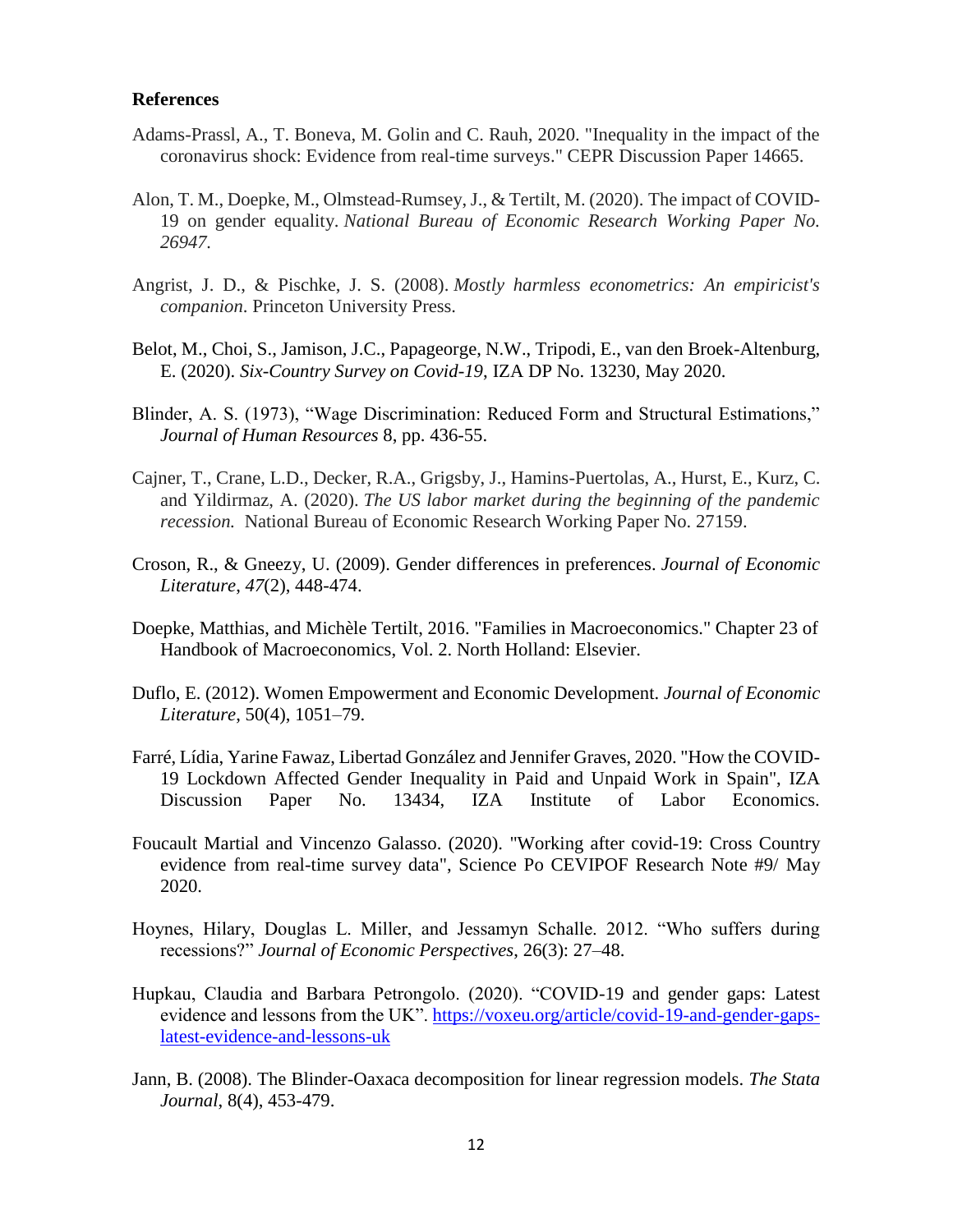- Kochhar, Rakesh. (2011). "In Two Years of Economic Recovery, Women Lost Jobs, Men Found Them." Pew Social & Demographic Trends, Washington, D.C. [https://library.pcw.gov.ph/sites/default/files/women%20lose%20jobs,%20men%20foun](https://library.pcw.gov.ph/sites/default/files/women%20lose%20jobs,%20men%20found%20them.pdf) [d%20them.pdf](https://library.pcw.gov.ph/sites/default/files/women%20lose%20jobs,%20men%20found%20them.pdf)
- Kureishi, W., & Wakabayashi, M. (2013). What motivates single women to save? The case of Japan. *Review of Economics of the Household*, *11*(4), 681-704.
- Lee, J., and Pocock, M., (2007), "Intrahousehold Allocation of Financial Resources: Evidence from South Korean Individual Bank Accounts." *Review of Economics of the Household* 5(1): 41- 58.
- Oaxaca, R., (1973), "Male-Female Wage Differentials in Urban Labor Markets," *International Economic Review 14*(3), pp. 693-709.
- OECD (2020), Evaluating the initial impact ofCOVID-19 containment measures on economic activity, The Organisation for Economic Co-operation and Development (OECD), [http://www.oecd.org/coronavirus/policy-responses/evaluating-the-initial](http://www.oecd.org/coronavirus/policy-responses/evaluating-the-initial-impact-of-covid-19-containment-measures-on-economic-activity-b1f6b68b/)[impact-of-covid-19-containment-measures-on-economic-activity-b1f6b68b/](http://www.oecd.org/coronavirus/policy-responses/evaluating-the-initial-impact-of-covid-19-containment-measures-on-economic-activity-b1f6b68b/)
- Sevilla, Almudena and Sarah Smith, 2020. "Baby Steps: The Gender Division of Childcare during the COVID-19 Pandemic" IZA Discussion Paper No. 13302, IZA Institute of Labor Economics.
- Sumner, Andy, Chris Hoy, and Eduardo Ortiz-Juarez. (2020). "Estimates of the Impact of Covid-19 on Global Poverty". *WIDER Working Paper 2020/43*. Helsinki: UNU-WIDER.
- United Nations (UN). (2019). Report of the Secretary-General. Special edition: progress towards the Sustainable Development Goals.<https://undocs.org/E/2019/68>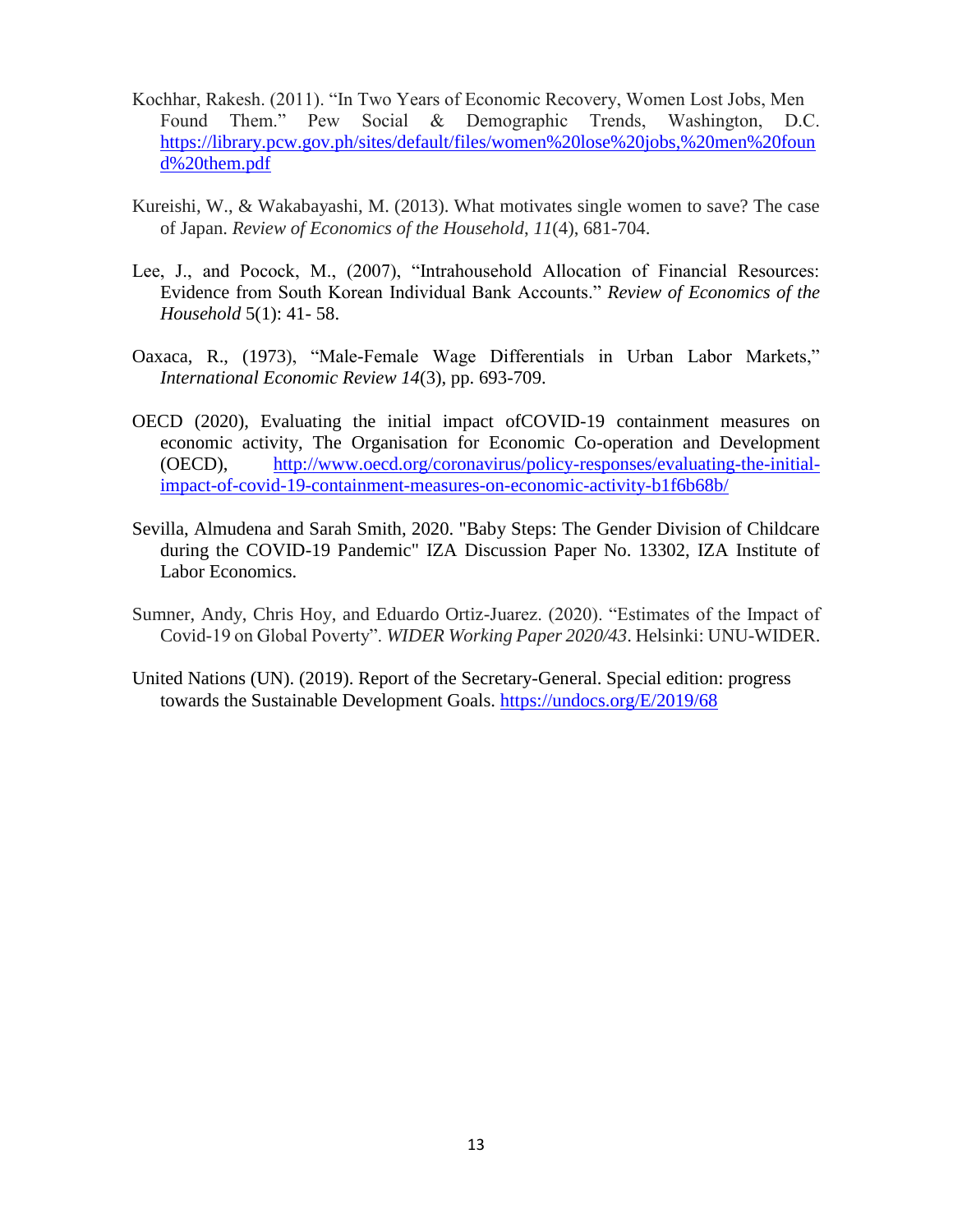| Outcomes                         | Female     | Male       | Difference |
|----------------------------------|------------|------------|------------|
|                                  | (1)        | (2)        | (3)        |
| % people losing job permanently  | $5.8***$   | $4.9***$   | 0.9        |
|                                  | (0.4)      | (0.4)      | (0.6)      |
| % people losing job temporarily  | $24.6***$  | $25.0***$  | $-0.4$     |
|                                  | (0.8)      | (0.8)      | (1.1)      |
| Log of expected income reduction | $4.170***$ | $3.799***$ | $0.371***$ |
|                                  | (0.097)    | (0.089)    | (0.132)    |
| Increased weekly expenses        | $2.487***$ | $2.550***$ | $-0.063**$ |
|                                  | (0.021)    | (0.021)    | (0.030)    |
| Increased savings                | $2.524***$ | $2.464***$ | $0.060**$  |
|                                  | (0.020)    | (0.019)    | (0.027)    |
| Number of observations           | 2,947      | 3,142      |            |
| Standard errors in narentheses   |            |            |            |

## **Table 1. Gender differences in the outcome variables**

Standard errors in parentheses.

\*\*\*  $p<0.01$ , \*\*  $p<0.05$ , \*  $p<0.1$ : denote the statistical levels of difference from zero.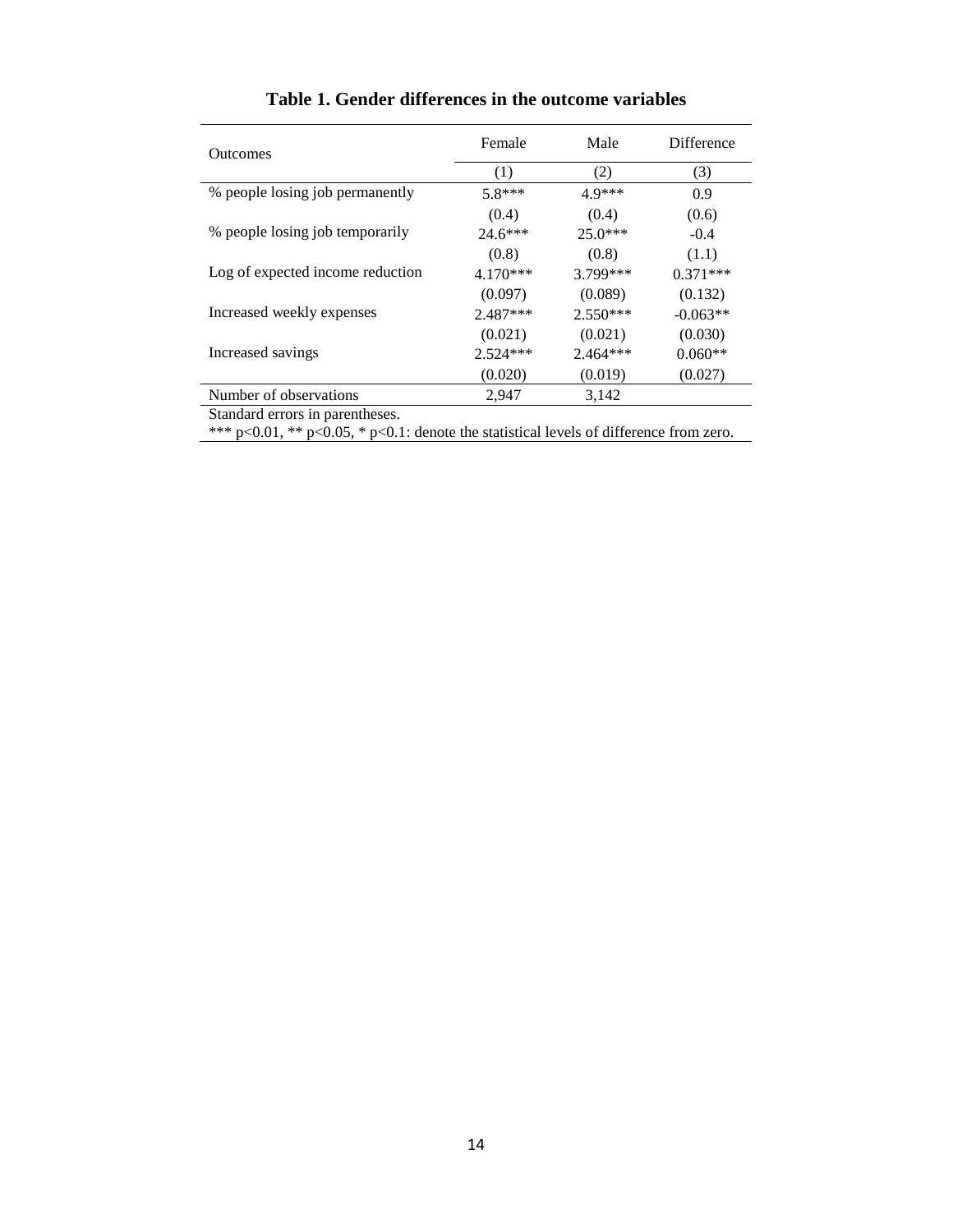|                         | <b>Dependent variables</b> |                         |                                           |                                 |                      |  |  |  |  |
|-------------------------|----------------------------|-------------------------|-------------------------------------------|---------------------------------|----------------------|--|--|--|--|
| Specification<br>models | Lost job<br>permanently    | Lost job<br>temporarily | Log of<br>expected<br>income<br>reduction | Increased<br>weekly<br>expenses | Increased<br>savings |  |  |  |  |
| Model 1                 | $0.010*$                   | $-0.005$                | $0.339***$                                | $-0.055*$                       | $0.065**$            |  |  |  |  |
|                         | (0.006)                    | (0.011)                 | (0.129)                                   | (0.030)                         | (0.027)              |  |  |  |  |
| Model 2                 | $0.012**$                  | 0.002                   | $0.461***$                                | $-0.063**$                      | $0.062**$            |  |  |  |  |
|                         | (0.006)                    | (0.011)                 | (0.128)                                   | (0.030)                         | (0.027)              |  |  |  |  |
| Model 3                 | $0.012**$                  | 0.003                   | $0.453***$                                | $-0.066**$                      | $0.060**$            |  |  |  |  |
|                         | (0.006)                    | (0.011)                 | (0.129)                                   | (0.030)                         | (0.027)              |  |  |  |  |
| Model 4                 | $0.013**$                  | 0.007                   | $0.448***$                                | $-0.065**$                      | $0.053*$             |  |  |  |  |
|                         | (0.006)                    | (0.011)                 | (0.129)                                   | (0.030)                         | (0.027)              |  |  |  |  |

**Table 2. OLS regression of outcomes on gender**

Note: This table reports the estimated coefficient on the female variable for different specification models that differ in the number of control variables. Model 1 only controls for country dummy variables. Model 2 adds to Model 1 demographic characteristics (age group, living alone, and urban areas). Model 3 adds to Model 2 income quintile of respondents. Model 4 adds to Model 3 the geographic region fixed-effects. The full regression results of Model 4 are reported in Table A.4 in Appendix A.

Robust standard errors in parentheses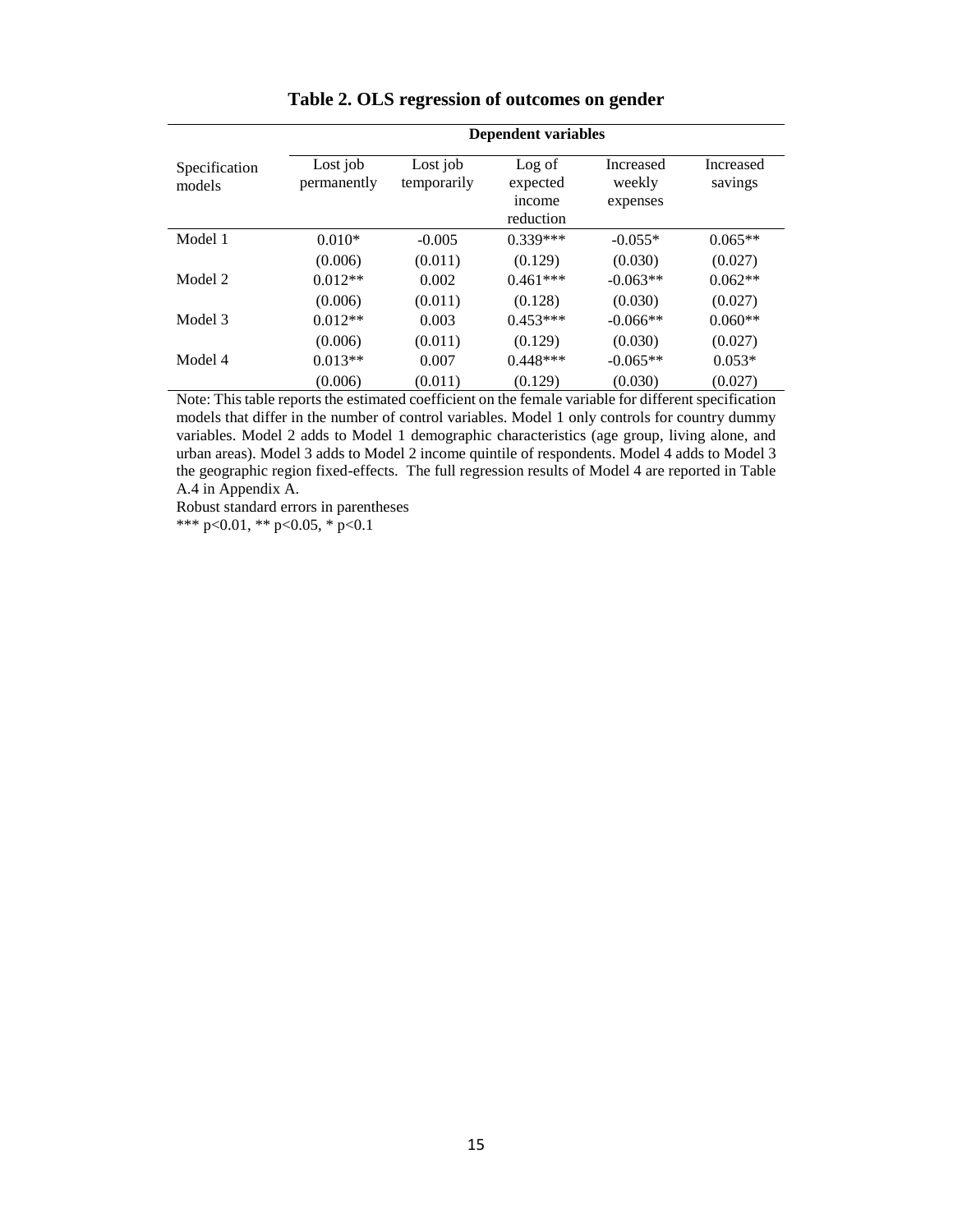|                     |                         | Dependent variables                       |                                 |                      |  |  |  |  |  |  |
|---------------------|-------------------------|-------------------------------------------|---------------------------------|----------------------|--|--|--|--|--|--|
| Components          | Lost job<br>permanently | Log of<br>expected<br>income<br>reduction | Increased<br>weekly<br>expenses | Increased<br>savings |  |  |  |  |  |  |
|                     | (1)                     | (3)                                       | (4)                             | (5)                  |  |  |  |  |  |  |
| Female              | $0.058***$              | $4.170***$                                | 2.487***                        | $2.524***$           |  |  |  |  |  |  |
|                     | (0.004)                 | (0.097)                                   | (0.021)                         | (0.020)              |  |  |  |  |  |  |
| Male                | $0.049***$              | 3.799***                                  | $2.550***$                      | 2.464***             |  |  |  |  |  |  |
|                     | (0.004)                 | (0.089)                                   | (0.021)                         | (0.019)              |  |  |  |  |  |  |
| <b>Difference</b>   | 0.009                   | $0.371***$                                | $-0.063**$                      | $0.060**$            |  |  |  |  |  |  |
|                     | (0.006)                 | (0.132)                                   | (0.030)                         | (0.027)              |  |  |  |  |  |  |
| Explained           | $-0.004**$              | $-0.076$                                  | 0.001                           | 0.007                |  |  |  |  |  |  |
|                     | (0.002)                 | (0.047)                                   | (0.008)                         | (0.008)              |  |  |  |  |  |  |
| Unexplained         | $0.013**$               | $0.448***$                                | $-0.065**$                      | $0.053**$            |  |  |  |  |  |  |
|                     | (0.006)                 | (0.128)                                   | (0.030)                         | (0.027)              |  |  |  |  |  |  |
| <b>Observations</b> | 6,089                   | 6,089                                     | 6,089                           | 6,089                |  |  |  |  |  |  |

| Table 3. Decomposition analysis using the pooled sample |  |  |  |  |  |  |  |
|---------------------------------------------------------|--|--|--|--|--|--|--|
|---------------------------------------------------------|--|--|--|--|--|--|--|

Robust standard errors in parentheses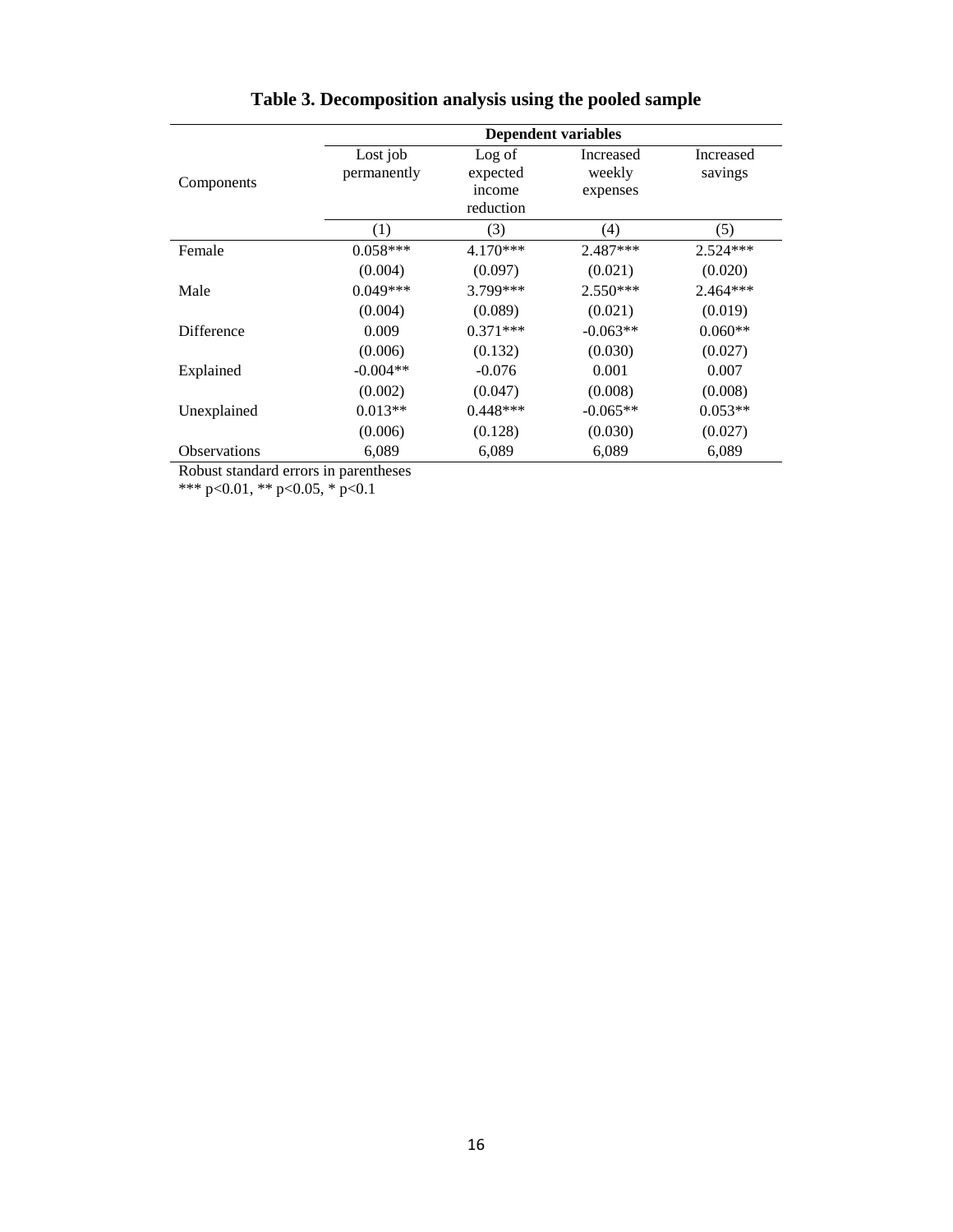|                              | <b>Dependent variables</b> |                                           |                                 |                         |                                           |                                 |  |  |  |
|------------------------------|----------------------------|-------------------------------------------|---------------------------------|-------------------------|-------------------------------------------|---------------------------------|--|--|--|
| <b>Explanatory variables</b> | Lost job<br>permanently    | Log of<br>expected<br>income<br>reduction | Increased<br>weekly<br>expenses | Lost job<br>permanently | Log of<br>expected<br>income<br>reduction | Increased<br>weekly<br>expenses |  |  |  |
| Female (female=1,            | 0.007                      | $0.359**$                                 | $-0.061*$                       | $-0.095$                | $-7.494**$                                | 1.931**                         |  |  |  |
| $others=0)$                  | (0.006)                    | (0.140)                                   | (0.032)                         | (0.156)                 | (3.295)                                   | (0.787)                         |  |  |  |
| Female * COVID case rate     | $0.003**$                  | $0.047**$                                 | $-0.002$                        |                         |                                           |                                 |  |  |  |
| (per thousand people)        | (0.001)                    | (0.022)                                   | (0.006)                         |                         |                                           |                                 |  |  |  |
| Female * Share of female     |                            |                                           |                                 | 0.002                   | $0.180**$                                 | $-0.045**$                      |  |  |  |
| labor force                  |                            |                                           |                                 | (0.004)                 | (0.074)                                   | (0.018)                         |  |  |  |
| Control variables            | Yes                        | Yes                                       | Yes                             | Yes                     | Yes                                       | Yes                             |  |  |  |
| Constant                     | $0.049***$                 | $3.805***$                                | $2.533***$                      | $0.049***$              | $3.796***$                                | $2.536***$                      |  |  |  |
|                              | (0.013)                    | (0.291)                                   | (0.071)                         | (0.013)                 | (0.291)                                   | (0.070)                         |  |  |  |
| <b>Observations</b>          | 6,089                      | 6,089                                     | 6,089                           | 6,089                   | 6,089                                     | 6,089                           |  |  |  |
| R-squared                    | 0.044                      | 0.101                                     | 0.043                           | 0.043                   | 0.101                                     | 0.044                           |  |  |  |

|  | Table 4. Regressions of outcomes with interactions |  |  |  |
|--|----------------------------------------------------|--|--|--|
|--|----------------------------------------------------|--|--|--|

Robust standard errors in parentheses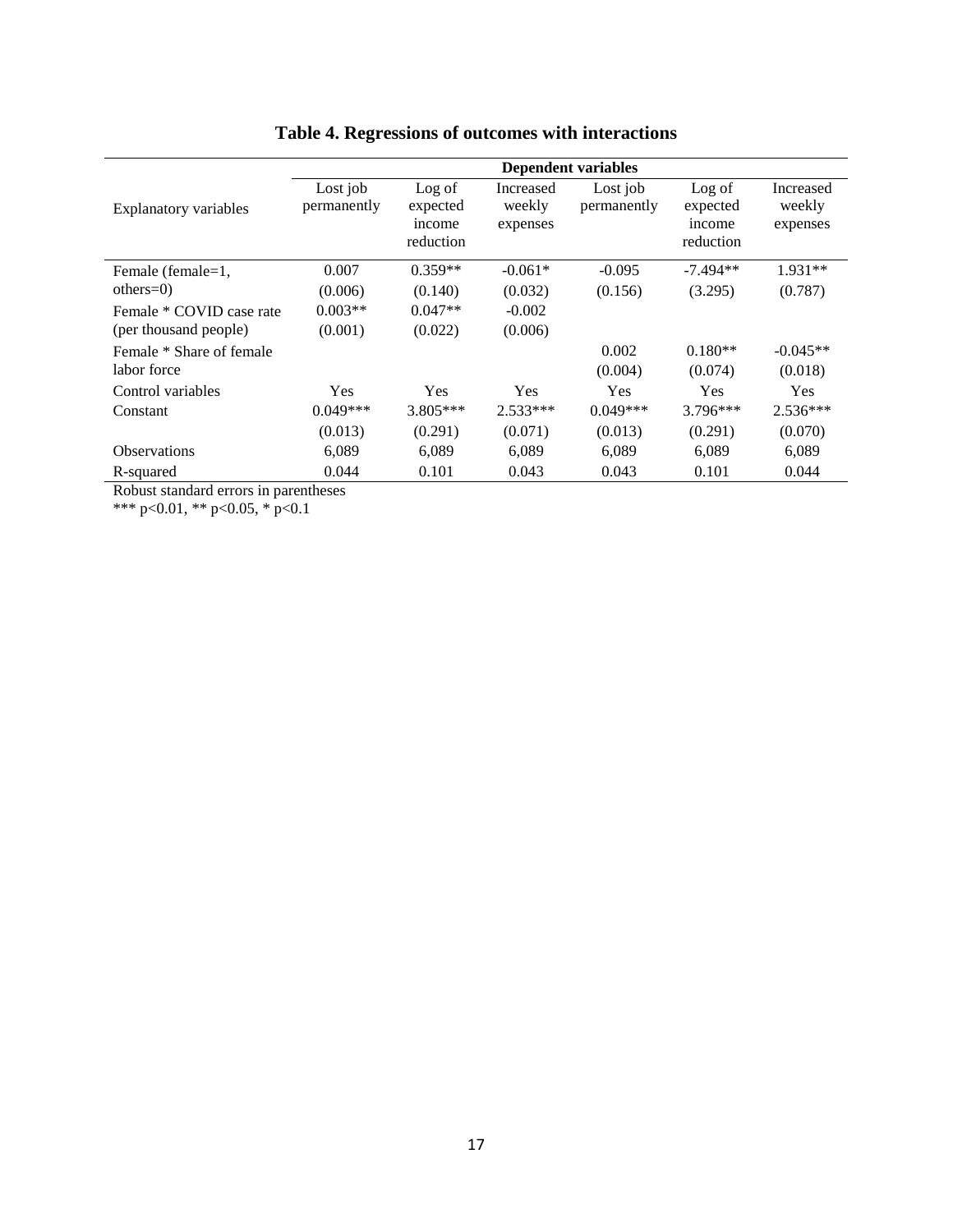











# Panel A. Lost job permanently Panel A. Lost job temporarily China Japan

**Figure 1: The gender differences in the effect of COVID by countries**



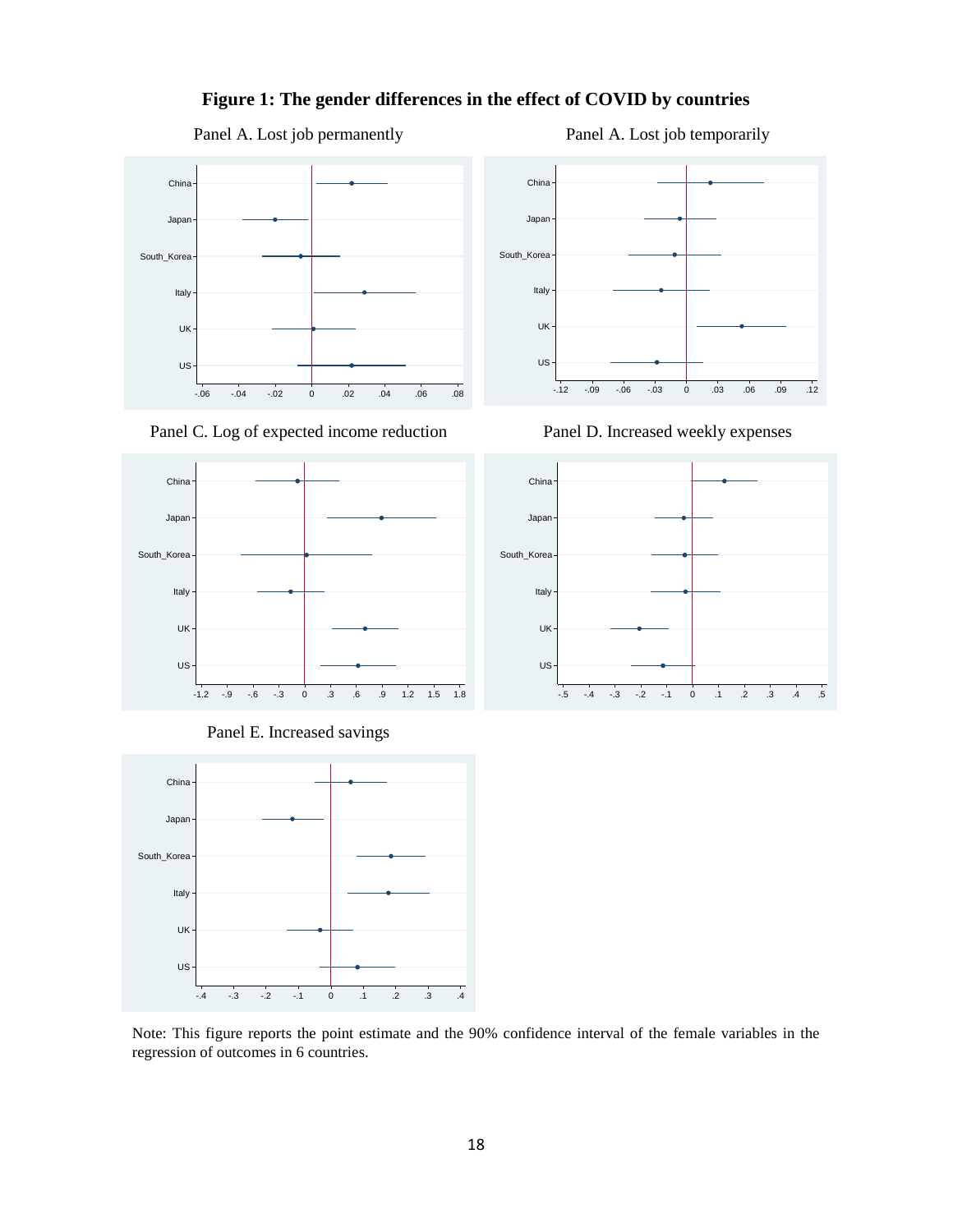### **Appendix A: Additional Tables and Figures**



**Figure A.1. Percentage of employment in services (over the total employment)**

Source: Authors' preparation using data from World Bank<sup>8</sup>

 $\overline{a}$ 

<https://data.worldbank.org/indicator/SL.TLF.CACT.MA.NE.ZS>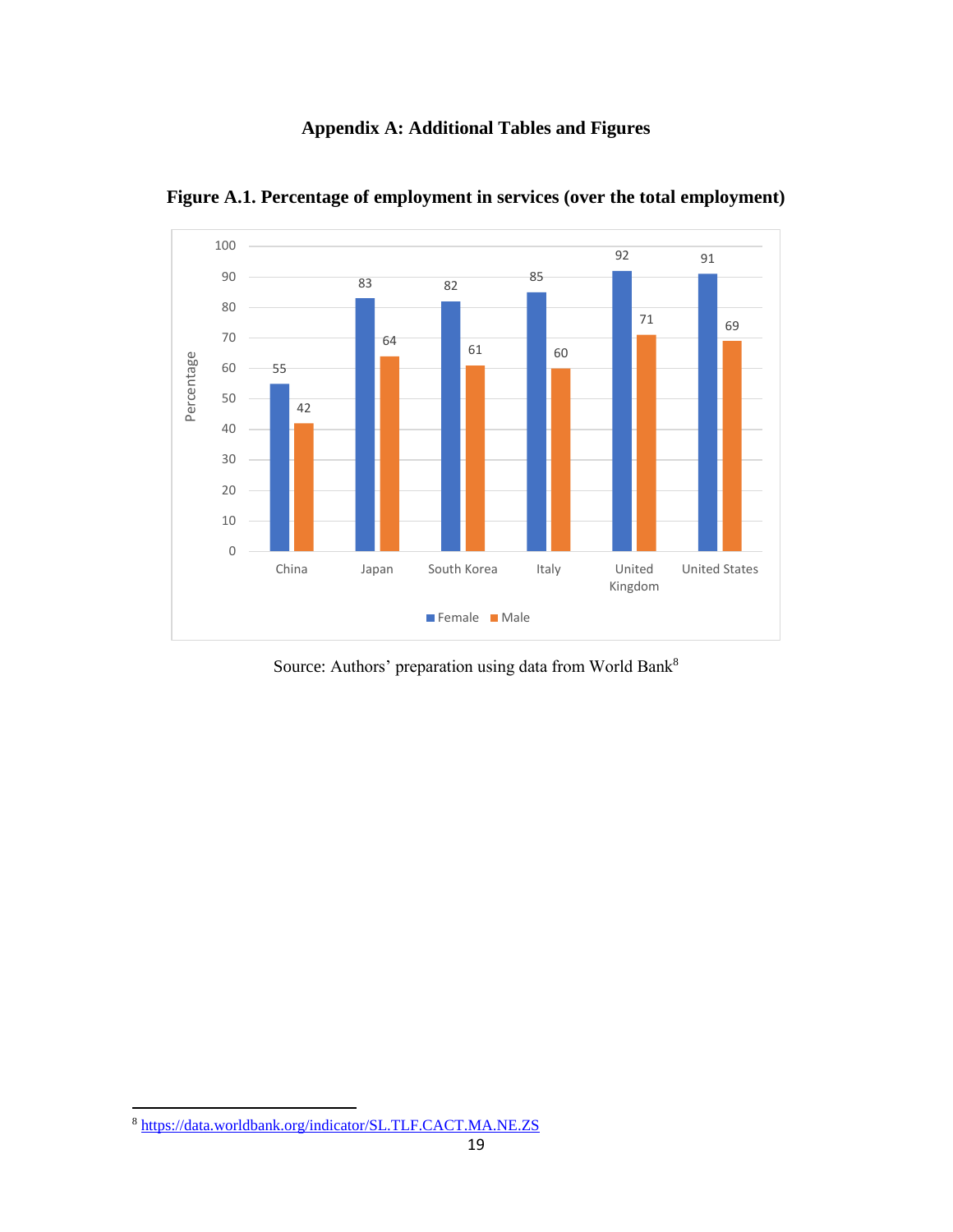

**Figure A.2: Contribution of explained components to the total gender difference**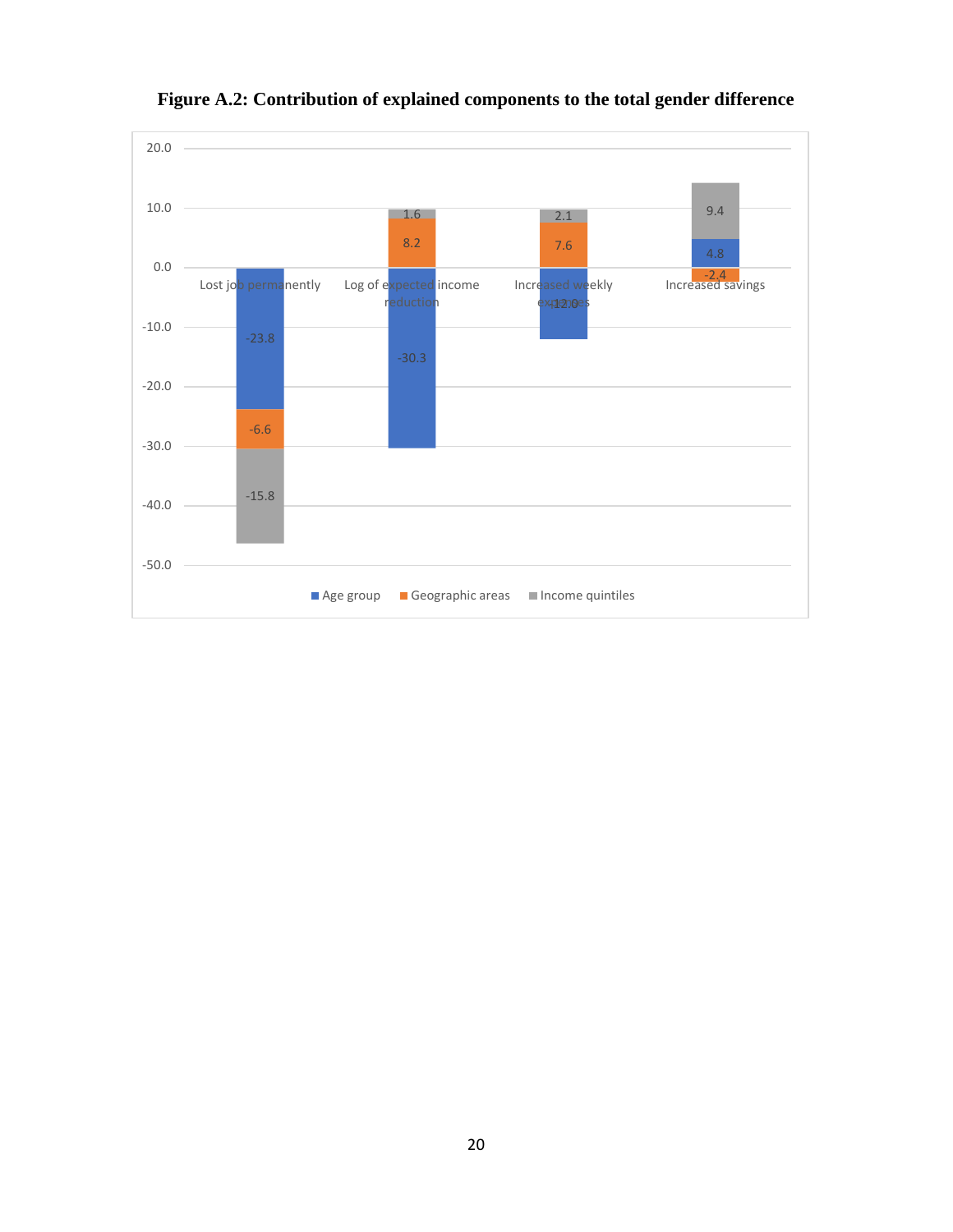|                            | China   |          | Japan     |          |          | South Korea | Italy     |          |           | United Kingdom |           | <b>United States</b> |
|----------------------------|---------|----------|-----------|----------|----------|-------------|-----------|----------|-----------|----------------|-----------|----------------------|
|                            | Survey  | Official | Survey    | Official | Survey   | Official    | Survey    | Official | Survey    | Official       | Survey    | Official             |
| Gender                     |         |          |           |          |          |             |           |          |           |                |           |                      |
| % female respondents       | 51.0    | 49.2     | 51.7      | 51.5     | 49.8     | 50.1        | 49.1      | 51.7     | 50.8      | 50.9           | 56.5***   | 50.1                 |
|                            | (1.6)   |          | (1.6)     |          | (1.6)    |             | (1.5)     |          | (1.6)     |                | (1.5)     |                      |
| Distribution by age groups |         |          |           |          |          |             |           |          |           |                |           |                      |
| % age between 18 and 25    | 15.1    | 13.3     | 10.5      | 10.6     | 13.4     | 12.7        | 11.4      | 11.1     | $10.7***$ | 13.9           | $11.6***$ | 16.1                 |
|                            | (1.1)   |          | (1.0)     |          | (1.1)    |             | (1.0)     |          | (1.0)     |                | (1.0)     |                      |
| % age between 26 and 35    | 19.3    | 19.9     | $16.6***$ | 11.9     | $17.7**$ | 15.1        | 17.8***   | 12.4     | 17.4      | 16.4           | 17.4      | 17.4                 |
|                            | (1.3)   |          | (1.2)     |          | (1.2)    |             | (1.2)     |          | (1.2)     |                | (1.2)     |                      |
| % age between 36 and 45    | 22.8*** | 17.4     | 16.0      | 15.0     | 19.6**   | 17.2        | $20.0***$ | 14.9     | $18.3*$   | 15.9           | $17.3*$   | 15.5                 |
|                            | (1.3)   |          | (1.1)     |          | (1.3)    |             | (1.2)     |          | (1.2)     |                | (1.2)     |                      |
| % age between 46 and 55    | 18.4    | 20.9     | $20.5**$  | 16.6     | 20.9     | 19.2        | 18.4      | 18.5     | 18.9**    | 16.0           | 15.3      | 15.0                 |
|                            | (1.2)   |          | (1.3)     |          | (1.3)    |             | (1.2)     |          | (1.2)     |                | (1.1)     |                      |
| % age between 56 and 65    | 12.8**  | 14.5     | $16.7**$  | 13.9     | 14.4     | 17.7        | 15.1      | 16.4     | 18.8**    | 15.1           | 15.5      | 15.6                 |
|                            | (1.1)   |          | (1.2)     |          | (1.1)    |             | (1.1)     |          | (1.2)     |                | (1.1)     |                      |
| % age between 66 and 75    | $7.7**$ | 9.4      | $13.3**$  | 16.0     | 11.9     | 10.4        | $15.0*$   | 13.2     | 13.0      | 12.1           | $14.2**$  | 11.9                 |
|                            | (0.8)   |          | (1.1)     |          | (1.0)    |             | (1.1)     |          | (1.1)     |                | (1.1)     |                      |
| % age above 75             | 4.0     | 4.6      | $6.4***$  | 16.1     | $2.1***$ | 7.6         | $2.2***$  | 13.6     | $2.9***$  | 10.5           | 8.7       | 8.5                  |
|                            | (0.6)   |          | (0.8)     |          | (0.5)    |             | (0.5)     |          | (0.5)     |                | (0.9)     |                      |
| Total                      | 100     | 100      | 100       | 100      | 100      | 100         | 100       | 100      | 100       | 100            | 100       | 100                  |

### **Table A.1. Gender and age of respondents**

Note: This table compares the proportion of respondents by gender and age of respondents, which are estimated by the COVID-19 survey, and the official number which are obtained from [https://www.populationpyramid.net/.](https://www.populationpyramid.net/) The standard error of the estimates from the COVID-19 survey is reported in parentheses. We assume that there are no standard errors associated with the official estimates.

\*\*\*  $p<0.01$ , \*\*  $p<0.05$ , \*  $p<0.1$ : denote the significance level of the Z-test of equality of the proportion between the COVID-19 estimates and the official ones.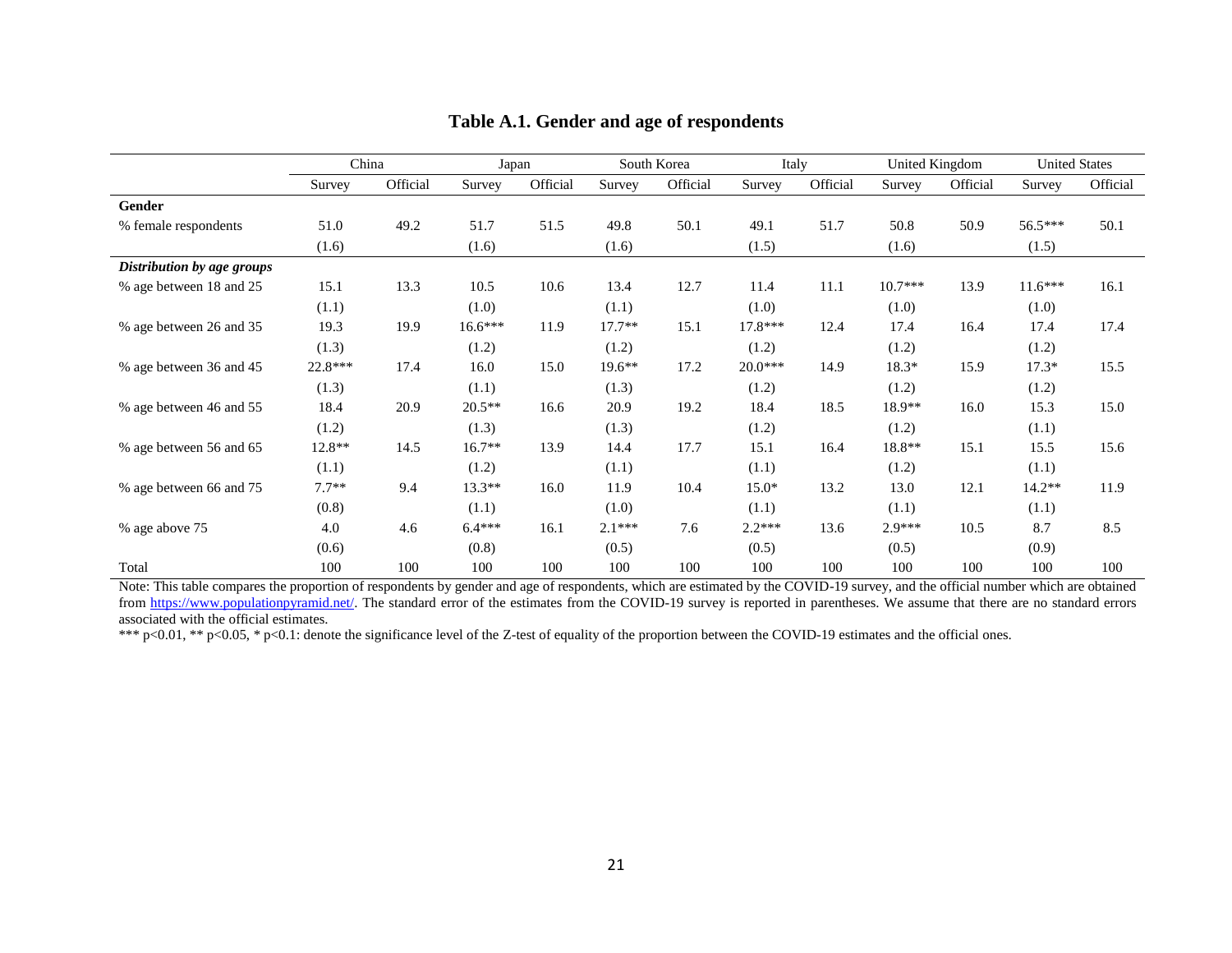| Income quintiles | China | Japan   | South<br>Korea | Italy     | United<br>Kingdom | United<br><b>States</b> |
|------------------|-------|---------|----------------|-----------|-------------------|-------------------------|
| First quintile   | 20.2  | 21.1    | 21.5           | $16.7***$ | $18.1*$           | $17.4**$                |
|                  | (1.3) | (1.3)   | (1.4)          | (1.2)     | (1.2)             | (1.2)                   |
| Second quintile  | 20.0  | 21.3    | $17.7*$        | $17.5**$  | $18.1*$           | 18.9                    |
|                  | (1.3) | (1.3)   | (1.3)          | (1.2)     | (1.2)             | (1.2)                   |
| Third quintile   | 19.9  | 21.8    | 21.7           | $23.9**$  | 19.7              | 21.0                    |
|                  | (1.3) | (1.3)   | (1.4)          | (1.3)     | (1.3)             | (1.3)                   |
| Fourth quintile  | 19.9  | 19.0    | 21.8           | $25.8***$ | $22.3*$           | $23.6***$               |
|                  | (1.3) | (1.3)   | (1.4)          | (1.4)     | (1.3)             | (1.3)                   |
| Fifth quintile   | 19.9  | $16.8*$ | $17.3**$       | $16.2***$ | 21.8              | 19.2                    |
|                  | (1.3) | (1.2)   | (1.2)          | (1.2)     | (1.3)             | (1.2)                   |
| Total            | 100   | 100     | 100            | 100       | 100               | 100                     |

#### **Table A.2. Income quintiles of respondents**

Note: This tables reports the distribution of respondents by the income quintiles. The COVID-19 survey did not collect the amount of income. Respondents chose one of five income brackets, which are obtained by calculating quintiles of the gross household income distribution from the last available wave of nationally representative household surveys or census data (Belot et al. 2020). If the COVID-19 survey samples are representative along the income quintiles, the proportion of respondents in each quintile should be 20%.

The standard error of the estimates from the COVID-19 survey is reported in parentheses. We assume that there are no standard errors associated with the official estimates.

\*\*\* p<0.01, \*\* p<0.05, \* p<0.1: denote the significance level of the Z-test of equality of the proportion between the COVID-19 estimates and 20%.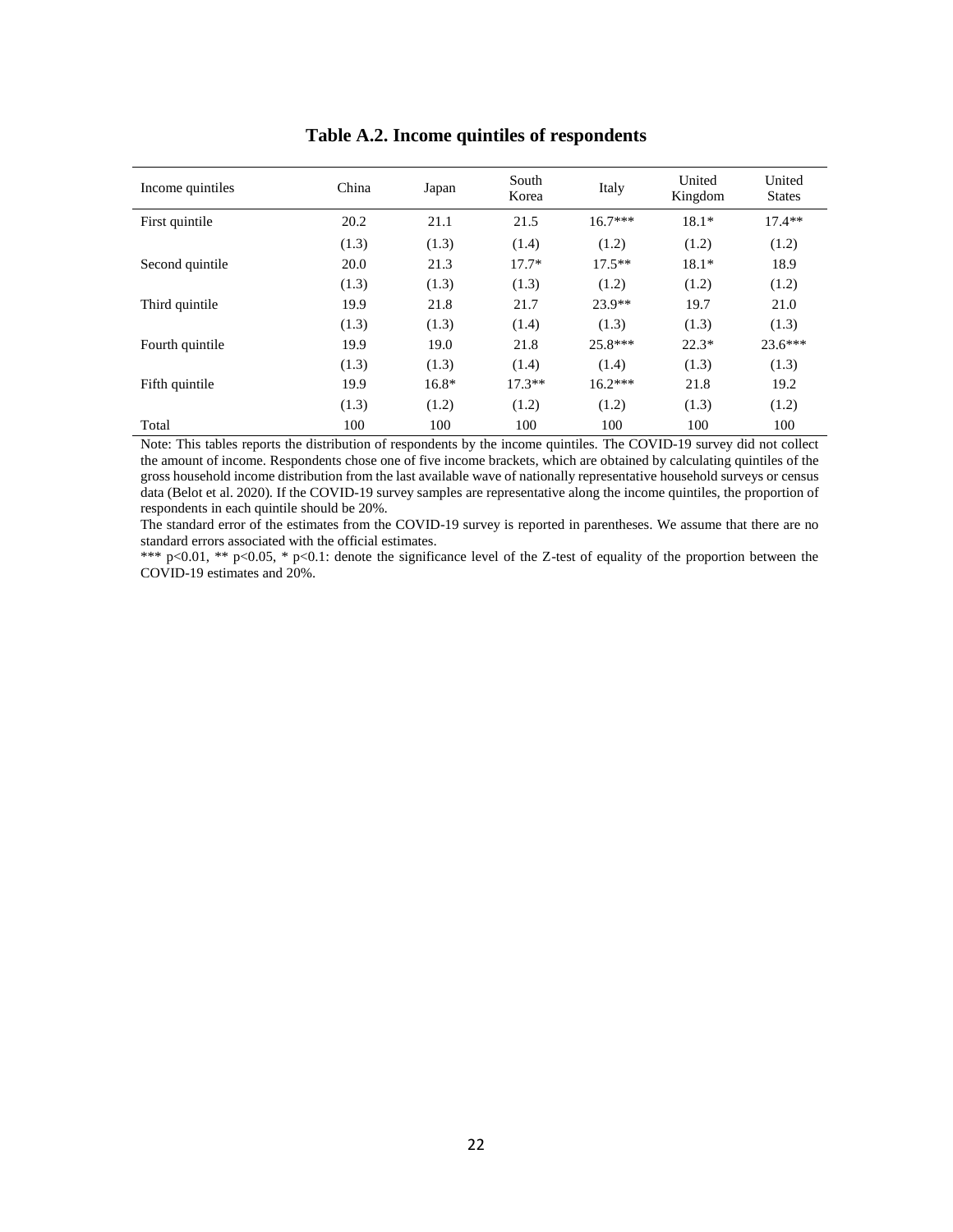| Countries            | Outcomes                         | Female     | Male       | Difference  |
|----------------------|----------------------------------|------------|------------|-------------|
|                      | % people losing job permanently  | 4.9***     | $2.0***$   | $2.9**$     |
|                      | % people losing job temporarily  | 40.8***    | 38.8***    | 2.0         |
| China                | Log of expected income reduction | 3.361***   | 3.547***   | $-0.186$    |
|                      | Increased weekly expenses        | 2.484 ***  | 2.354***   | $0.130*$    |
|                      | Increased savings                | 2.350***   | 2.248***   | 0.102       |
|                      | % people losing job permanently  | $1.8***$   | $4.4***$   | $-2.5**$    |
|                      | % people losing job temporarily  | $10.5***$  | $12.1***$  | $-1.7$      |
| Japan                | Log of expected income reduction | 5.211***   | 4.552***   | $0.659*$    |
|                      | Increased weekly expenses        | 2.781***   | 2.816***   | $-0.035$    |
|                      | Increased savings                | 2.547***   | 2.639***   | $-0.092*$   |
|                      | % people losing job permanently  | $3.1***$   | $4.4***$   | $-1.3$      |
|                      | % people losing job temporarily  | $20.9***$  | $21.7***$  | $-0.8$      |
| South Korea          | Log of expected income reduction | 5.870***   | 5.708***   | 0.162       |
|                      | Increased weekly expenses        | $2.410***$ | 2.446***   | $-0.036$    |
|                      | Increased savings                | $2.511***$ | 2.377***   | $0.134**$   |
|                      | % people losing job permanently  | 9.2***     | $7.2***$   | 2.0         |
|                      | % people losing job temporarily  | $26.7***$  | $30.6***$  | $-3.9$      |
| Italy                | Log of expected income reduction | $3.675***$ | 4.010***   | $-0.335$    |
|                      | Increased weekly expenses        | 2.288***   | 2.302***   | $-0.014$    |
|                      | Increased savings                | 2.493***   | 2.288***   | $0.205***$  |
|                      | % people losing job permanently  | $5.0***$   | $5.4***$   | $-0.4$      |
|                      | % people losing job temporarily  | $24.6***$  | $22.2***$  | 2.4         |
| United Kingdom       | Log of expected income reduction | 3.042***   | $2.541***$ | $0.501**$   |
|                      | Increased weekly expenses        | $2.473***$ | 2.679***   | $-0.206***$ |
|                      | Increased savings                | $2.677***$ | $2.679***$ | $-0.002$    |
|                      | % people losing job permanently  | $10.9***$  | $6.0***$   | 4.9***      |
|                      | % people losing job temporarily  | $23.6***$  | $24.6***$  | $-1.0$      |
| <b>United States</b> | Log of expected income reduction | 3.934***   | 2.720***   | 1.214***    |
|                      | Increased weekly expenses        | $2.504***$ | $2.668***$ | $-0.164**$  |
|                      | Increased savings                | 2.568***   | 2.528***   | 0.04        |

### **Table A.3. Gender differences in the outcome variables by countries**

Standard errors in parentheses.

\*\*\*  $p<0.01$ , \*\*  $p<0.05$ , \*  $p<0.1$ : denote the statistical levels of difference from zero.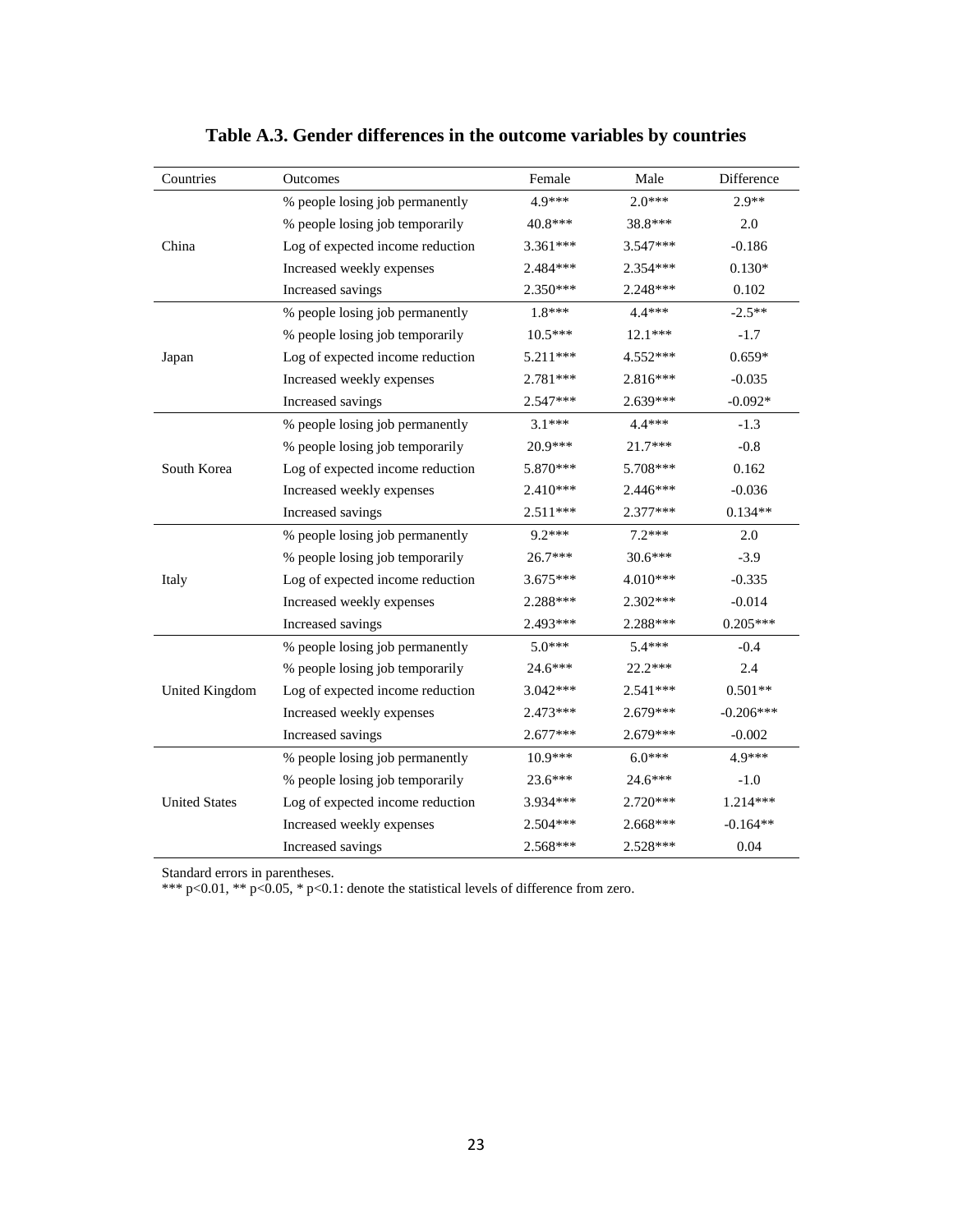| Explanatory variables           | Lost job<br>permanently | Lost job<br>temporarily | Log of<br>expected<br>income<br>reduction | Increased<br>weekly<br>expenses | Increased<br>savings |
|---------------------------------|-------------------------|-------------------------|-------------------------------------------|---------------------------------|----------------------|
| Female (female=1, others=0)     | $0.013**$               | 0.007                   | $0.448***$                                | $-0.065**$                      | $0.053*$             |
|                                 | (0.006)                 | (0.011)                 | (0.129)                                   | (0.030)                         | (0.027)              |
| Age group (18 to 25)            | Reference               |                         |                                           |                                 |                      |
| Age group $(26 \text{ to } 35)$ | 0.006                   | $-0.008$                | 0.118                                     | 0.014                           | $-0.123**$           |
|                                 | (0.013)                 | (0.022)                 | (0.246)                                   | (0.059)                         | (0.056)              |
| Age group (36 to 45)            | $-0.011$                | 0.018                   | 0.203                                     | 0.089                           | $-0.220***$          |
|                                 | (0.012)                 | (0.022)                 | (0.241)                                   | (0.060)                         | (0.054)              |
| Age group $(46 \text{ to } 55)$ | $-0.034***$             | 0.008                   | 0.136                                     | 0.038                           | $-0.248***$          |
|                                 | (0.012)                 | (0.022)                 | (0.245)                                   | (0.058)                         | (0.054)              |
| Age group $(56 \text{ to } 65)$ | $-0.051***$             | $-0.061***$             | $-0.572**$                                | 0.035                           | $-0.141**$           |
|                                 | (0.012)                 | (0.022)                 | (0.251)                                   | (0.058)                         | (0.055)              |
| Age group (66 to 75)            | $-0.068***$             | $-0.166***$             | $-2.372***$                               | $0.194***$                      | 0.094                |
|                                 | (0.011)                 | (0.021)                 | (0.246)                                   | (0.062)                         | (0.058)              |
| Age group (Above 76)            | $-0.055***$             | $-0.181***$             | $-2.913***$                               | $0.129*$                        | 0.045                |
|                                 | (0.014)                 | (0.025)                 | (0.305)                                   | (0.077)                         | (0.072)              |
| Living alone                    | $0.015*$                | $-0.015$                | $-0.096$                                  | 0.005                           | 0.043                |
|                                 | (0.008)                 | (0.013)                 | (0.152)                                   | (0.036)                         | (0.033)              |
| Urban                           | $0.025***$              | 0.016                   | 0.288                                     | $-0.014$                        | $-0.044$             |
|                                 | (0.009)                 | (0.017)                 | (0.206)                                   | (0.049)                         | (0.046)              |
| Sub-urban                       | 0.005                   | $0.030*$                | $-0.105$                                  | $-0.002$                        | 0.051                |
|                                 | (0.008)                 | (0.016)                 | (0.201)                                   | (0.047)                         | (0.043)              |
| Poorest quintile                | $0.034***$              | $0.098***$              | $-0.051$                                  | 0.004                           | $-0.147***$          |
|                                 | (0.011)                 | (0.018)                 | (0.213)                                   | (0.052)                         | (0.046)              |
| Second poorest quintile         | 0.014                   | $0.108***$              | $0.769***$                                | $-0.044$                        | $-0.203***$          |
|                                 | (0.010)                 | (0.018)                 | (0.213)                                   | (0.051)                         | (0.045)              |
| Middle quintile                 | $-0.001$                | $0.087***$              | $0.388*$                                  | $-0.056$                        | $-0.173***$          |
|                                 | (0.009)                 | (0.017)                 | (0.207)                                   | (0.049)                         | (0.044)              |
| Second richest quintile         | $-0.010$                | $0.053***$              | $0.438**$                                 | $-0.086*$                       | $-0.041$             |
|                                 | (0.008)                 | (0.016)                 | (0.203)                                   | (0.048)                         | (0.042)              |
| Richest quintile                | Reference               |                         |                                           |                                 |                      |
| Country fixed-effects           | Yes                     | Yes                     | Yes                                       | Yes                             | Yes                  |
| Regions fixed-effects           | Yes                     | Yes                     | Yes                                       | Yes                             | Yes                  |
| Constant                        | $0.049***$              | $0.196***$              | 3.807***                                  | 2.533***                        | 2.687***             |
|                                 | (0.013)                 | (0.025)                 | (0.291)                                   | (0.070)                         | (0.065)              |
| Observations                    | 6,089                   | 6,089                   | 6,089                                     | 6,089                           | 6,089                |
| R-squared                       | 0.043                   | 0.083                   | 0.100                                     | 0.043                           | 0.050                |

### **Table A.4. Regressions of outcome variables using Model 4**

Robust standard errors in parentheses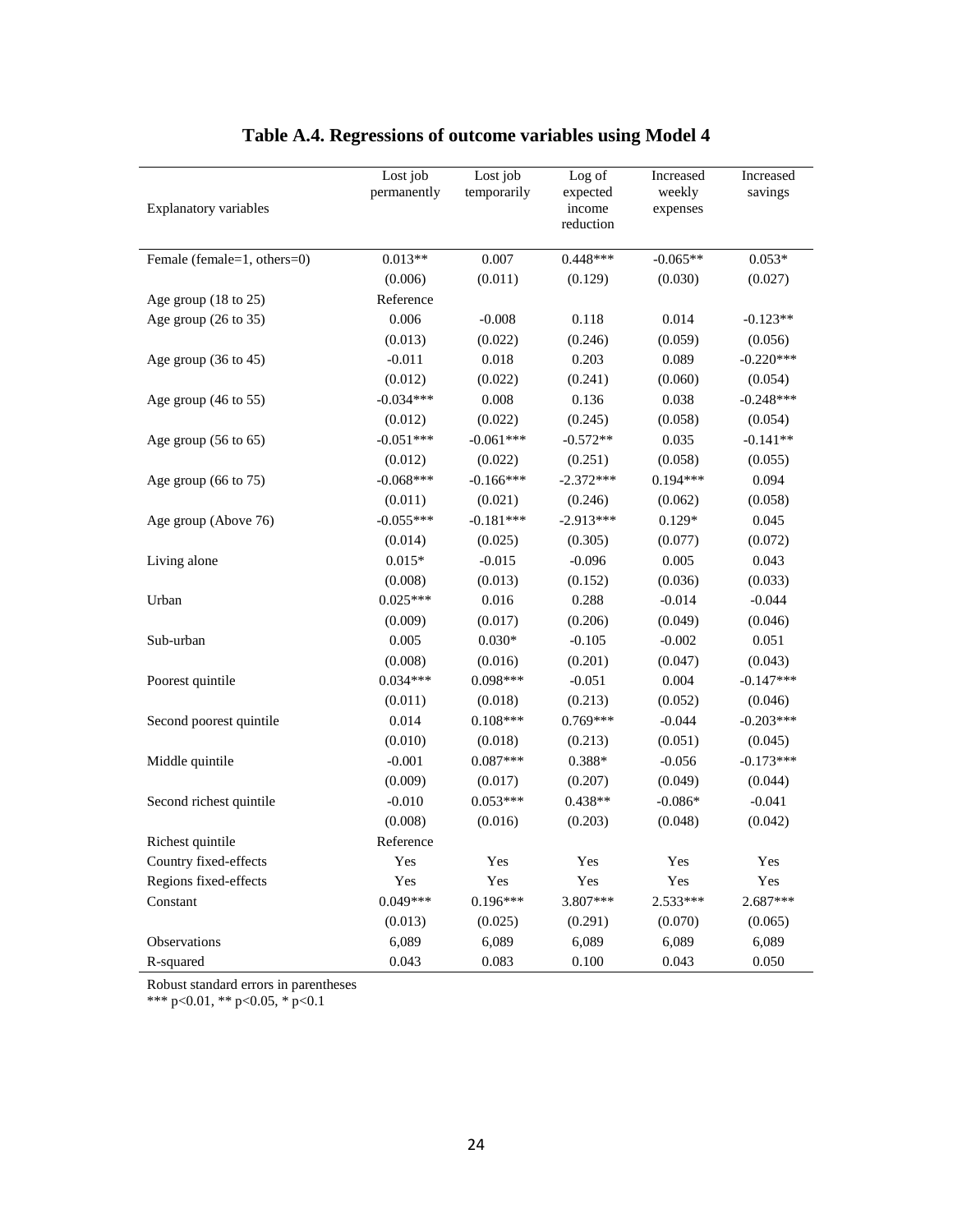| сопитонинg тог енгрюушент писияту |                         |                         |                                           |                                 |                      |  |  |  |  |
|-----------------------------------|-------------------------|-------------------------|-------------------------------------------|---------------------------------|----------------------|--|--|--|--|
| Explanatory variables             | Lost job<br>permanently | Lost job<br>temporarily | Log of<br>expected<br>income<br>reduction | Increased<br>weekly<br>expenses | Increased<br>savings |  |  |  |  |
| Female (female=1, others=0)       | $0.013**$               | $-0.019*$               | 0.045                                     | $-0.029$                        | $0.084***$           |  |  |  |  |
|                                   | (0.006)                 | (0.011)                 | (0.127)                                   | (0.031)                         | (0.028)              |  |  |  |  |
| Age group (18 to 25)              | Reference               |                         |                                           |                                 |                      |  |  |  |  |
| Age group (26 to 35)              | 0.008                   | $-0.032$                | $-0.267$                                  | 0.058                           | $-0.119**$           |  |  |  |  |
|                                   | (0.013)                 | (0.022)                 | (0.247)                                   | (0.060)                         | (0.057)              |  |  |  |  |
| Age group (36 to 45)              | $-0.010$                | $-0.010$                | $-0.208$                                  | $0.140**$                       | $-0.208***$          |  |  |  |  |
|                                   | (0.013)                 | (0.021)                 | (0.241)                                   | (0.060)                         | (0.055)              |  |  |  |  |
| Age group (46 to 55)              | $-0.032***$             | $-0.013$                | $-0.132$                                  | 0.078                           | $-0.246***$          |  |  |  |  |
|                                   | (0.012)                 | (0.021)                 | (0.244)                                   | (0.059)                         | (0.054)              |  |  |  |  |
| Age group $(56 \text{ to } 65)$   | $-0.049***$             | $-0.045**$              | $-0.410*$                                 | 0.041                           | $-0.153***$          |  |  |  |  |
|                                   | (0.012)                 | (0.021)                 | (0.247)                                   | (0.059)                         | (0.056)              |  |  |  |  |
| Age group $(66 \text{ to } 75)$   | $-0.067***$             | $-0.084***$             | $-1.314***$                               | $0.113*$                        | 0.049                |  |  |  |  |
|                                   | (0.012)                 | (0.021)                 | (0.253)                                   | (0.064)                         | (0.060)              |  |  |  |  |
| Age group (Above 76)              | $-0.053***$             | $-0.065***$             | $-1.445***$                               | 0.013                           | $-0.019$             |  |  |  |  |
|                                   | (0.014)                 | (0.025)                 | (0.302)                                   | (0.080)                         | (0.075)              |  |  |  |  |
| Living alone                      | $0.014*$                | $-0.024*$               | $-0.204$                                  | 0.016                           | 0.047                |  |  |  |  |
|                                   | (0.008)                 | (0.013)                 | (0.148)                                   | (0.036)                         | (0.033)              |  |  |  |  |
| Urban                             | $0.027***$              | 0.007                   | 0.106                                     | $-0.002$                        | $-0.048$             |  |  |  |  |
|                                   | (0.009)                 | (0.016)                 | (0.197)                                   | (0.050)                         | (0.046)              |  |  |  |  |
| Sub-urban                         | 0.006                   | 0.025                   | $-0.182$                                  | $-0.002$                        | 0.046                |  |  |  |  |
|                                   | (0.008)                 | (0.015)                 | (0.190)                                   | (0.047)                         | (0.044)              |  |  |  |  |
| Poorest quintile                  | $0.028**$               | $0.126***$              | $0.516**$                                 | $-0.070$                        | $-0.143***$          |  |  |  |  |
|                                   | (0.011)                 | (0.018)                 | (0.212)                                   | (0.054)                         | (0.048)              |  |  |  |  |
| Second poorest quintile           | 0.011                   | 0.099***                | 0.837***                                  | $-0.065$                        | $-0.189***$          |  |  |  |  |
|                                   | (0.010)                 | (0.018)                 | (0.208)                                   | (0.051)                         | (0.045)              |  |  |  |  |
| Middle quintile                   | $-0.003$                | $0.067***$              | 0.295                                     | $-0.062$                        | $-0.156***$          |  |  |  |  |
|                                   | (0.009)                 | (0.017)                 | (0.202)                                   | (0.050)                         | (0.044)              |  |  |  |  |
| Second richest quintile           | $-0.011$                | $0.032**$               | 0.305                                     | $-0.077$                        | $-0.029$             |  |  |  |  |
|                                   | (0.008)                 | (0.016)                 | (0.198)                                   | (0.048)                         | (0.042)              |  |  |  |  |
| Richest quintile                  | Reference               |                         |                                           |                                 |                      |  |  |  |  |
| Country fixed-effects             | Yes                     | Yes                     | Yes                                       | Yes                             | Yes                  |  |  |  |  |
| Regions fixed-effects             | Yes                     | Yes                     | Yes                                       | Yes                             | Yes                  |  |  |  |  |
| Employment industry fixed-effects | Yes                     | Yes                     | Yes                                       | Yes                             | Yes                  |  |  |  |  |
| Constant                          | $0.076***$              | 0.479***                | 6.329***                                  | 2.550***                        | 2.470***             |  |  |  |  |
|                                   | (0.023)                 | (0.040)                 | (0.429)                                   | (0.113)                         | (0.103)              |  |  |  |  |
| Observations                      | 6,089                   | 6,089                   | 6,089                                     | 6,089                           | 6,089                |  |  |  |  |
| R-squared                         | 0.050                   | 0.148                   | 0.163                                     | 0.051                           | 0.061                |  |  |  |  |

### **Table A.5. Regressions of outcome variables using the large specification model and controlling for employment industry**

Robust standard errors in parentheses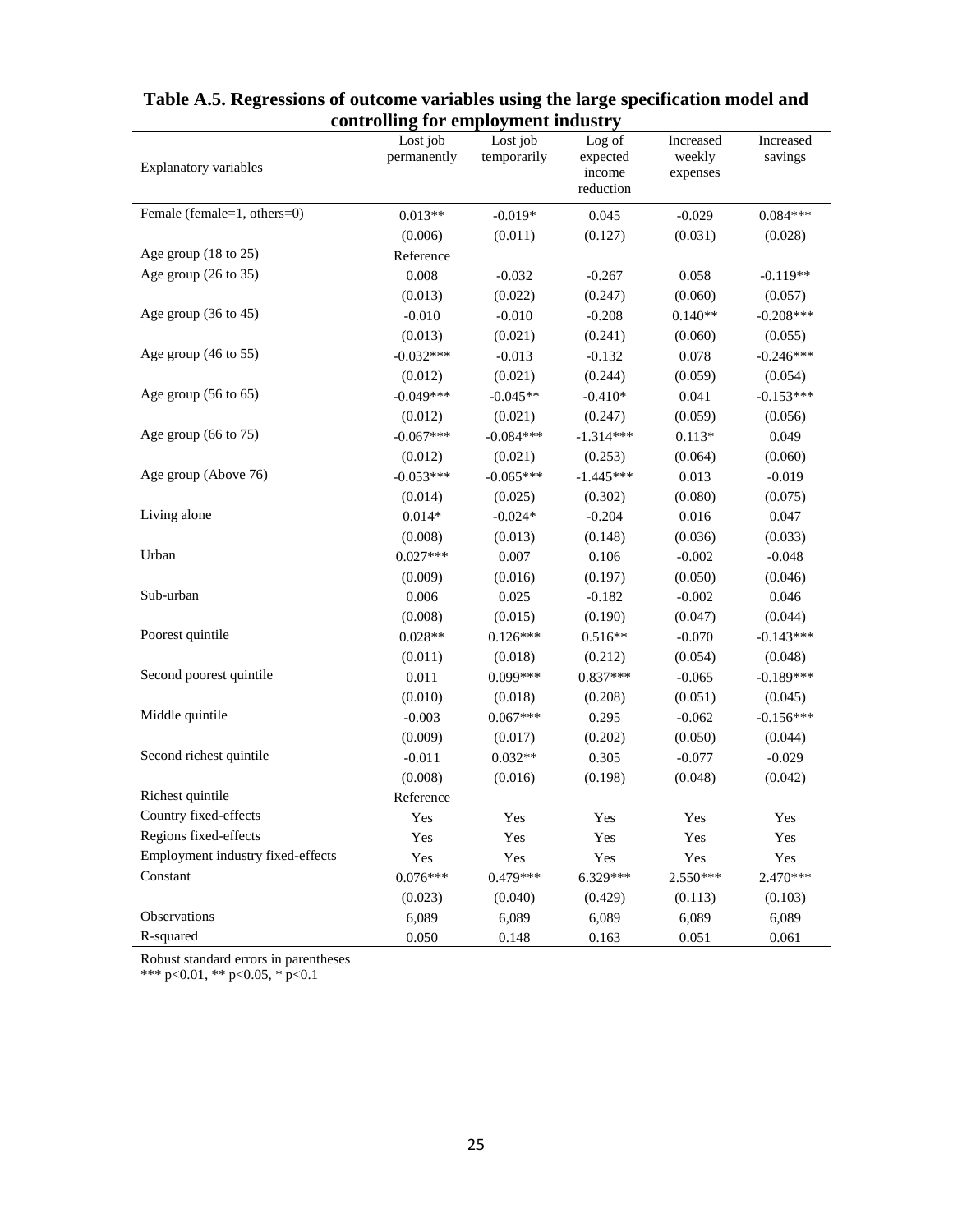| <b>Explanatory variables</b>    | Lost job permanently |             | Log of expected income |             |          | Increased weekly expenses | Increased savings |             |
|---------------------------------|----------------------|-------------|------------------------|-------------|----------|---------------------------|-------------------|-------------|
|                                 | Female               | Male        | Female                 | Male        | Female   | Male                      | Female            | Male        |
| Age group (18 to 25)            | Reference            |             |                        |             |          |                           |                   |             |
| Age group $(26 \text{ to } 35)$ | $0.044**$            | $-0.015$    | $-0.132$               | 0.390       | 0.032    | $-0.021$                  | $-0.139$          | $-0.093$    |
|                                 | (0.020)              | (0.017)     | (0.381)                | (0.325)     | (0.092)  | (0.078)                   | (0.089)           | (0.073)     |
| Age group (36 to 45)            | 0.024                | $-0.035**$  | $0.653*$               | $-0.333$    | 0.010    | $0.152*$                  | $-0.237***$       | $-0.191***$ |
|                                 | (0.019)              | (0.016)     | (0.374)                | (0.325)     | (0.088)  | (0.082)                   | (0.085)           | (0.072)     |
| Age group (46 to 55)            | $-0.010$             | $-0.042***$ | 0.287                  | 0.086       | $-0.088$ | $0.135*$                  | $-0.229***$       | $-0.260***$ |
|                                 | (0.017)              | (0.016)     | (0.384)                | (0.324)     | (0.088)  | (0.079)                   | (0.085)           | (0.070)     |
| Age group $(56 \text{ to } 65)$ | $-0.033**$           | $-0.053***$ | $-0.456$               | $-0.700**$  | $-0.042$ | 0.103                     | $-0.150*$         | $-0.119$    |
|                                 | (0.016)              | (0.016)     | (0.392)                | (0.334)     | (0.086)  | (0.081)                   | (0.086)           | (0.073)     |
| Age group (66 to 75)            | $-0.037**$           | $-0.087***$ | $-2.347***$            | $-2.356***$ | 0.089    | $0.284***$                | $0.190**$         | $-0.003$    |
|                                 | (0.017)              | (0.015)     | (0.384)                | (0.323)     | (0.091)  | (0.085)                   | (0.091)           | (0.078)     |
| Age group (Above 76)            | $-0.018$             | $-0.098***$ | $-3.262***$            | $-2.296***$ | 0.052    | 0.192                     | 0.138             | $-0.016$    |
|                                 | (0.021)              | (0.015)     | (0.432)                | (0.460)     | (0.104)  | (0.125)                   | (0.101)           | (0.110)     |
| Living alone                    | 0.002                | $0.027**$   | $-0.193$               | 0.093       | 0.009    | $-0.014$                  | 0.072             | 0.026       |
|                                 | (0.011)              | (0.011)     | (0.218)                | (0.217)     | (0.050)  | (0.053)                   | (0.047)           | (0.046)     |
| Urban                           | $0.030**$            | 0.018       | 0.374                  | 0.206       | 0.013    | $-0.029$                  | $-0.048$          | $-0.062$    |
|                                 | (0.013)              | (0.013)     | (0.310)                | (0.277)     | (0.068)  | (0.072)                   | (0.064)           | (0.064)     |
| Sub-urban                       | 0.003                | 0.007       | $-0.082$               | $-0.088$    | 0.014    | $-0.015$                  | 0.015             | 0.058       |
|                                 | (0.012)              | (0.011)     | (0.310)                | (0.267)     | (0.066)  | (0.068)                   | (0.061)           | (0.061)     |
| Income quantile 1               | $0.058***$           | 0.018       | 0.008                  | $-0.164$    | 0.024    | $-0.033$                  | $-0.135*$         | $-0.142**$  |
|                                 | (0.016)              | (0.014)     | (0.324)                | (0.292)     | (0.076)  | (0.072)                   | (0.070)           | (0.061)     |
| Income quantile 2               | $0.024*$             | 0.007       | $0.509*$               | $0.954***$  | 0.030    | $-0.103$                  | $-0.192***$       | $-0.210***$ |
|                                 | (0.014)              | (0.014)     | (0.308)                | (0.300)     | (0.072)  | (0.073)                   | (0.067)           | (0.062)     |
| Income quantile 3               | 0.002                | $-0.002$    | 0.458                  | 0.285       | $-0.019$ | $-0.089$                  | $-0.197***$       | $-0.139**$  |
|                                 | (0.013)              | (0.012)     | (0.303)                | (0.286)     | (0.069)  | (0.071)                   | (0.063)           | (0.061)     |
| Income quantile 4               | $-0.012$             | $-0.001$    | $0.633**$              | 0.245       | $-0.039$ | $-0.125*$                 | $-0.051$          | $-0.019$    |
|                                 | (0.012)              | (0.012)     | (0.289)                | (0.287)     | (0.066)  | (0.069)                   | (0.061)           | (0.060)     |
| Income quantile 5               | Reference            |             |                        |             |          |                           |                   |             |
| Country fixed-effects           | Yes                  | Yes         | Yes                    | Yes         | Yes      | Yes                       | Yes               | Yes         |
| Region fixed-effects            | Yes                  | Yes         | Yes                    | Yes         | Yes      | Yes                       | Yes               | Yes         |
| Constant                        | 0.030                | $0.067***$  | 4.134***               | 3.895***    | 2.477*** | $2.538***$                | 2.738***          | 2.685***    |
|                                 | (0.019)              | (0.018)     | (0.447)                | (0.378)     | (0.101)  | (0.095)                   | (0.097)           | (0.086)     |
| Observations                    | 2,947                | 3,142       | 2,947                  | 3,142       | 2,947    | 3,142                     | 2,947             | 3,142       |
| R-squared                       | 0.082                | 0.054       | 0.126                  | 0.111       | 0.065    | 0.061                     | 0.069             | 0.067       |

**Table A.6. OLS regression for female and male samples**

Robust standard errors in parentheses